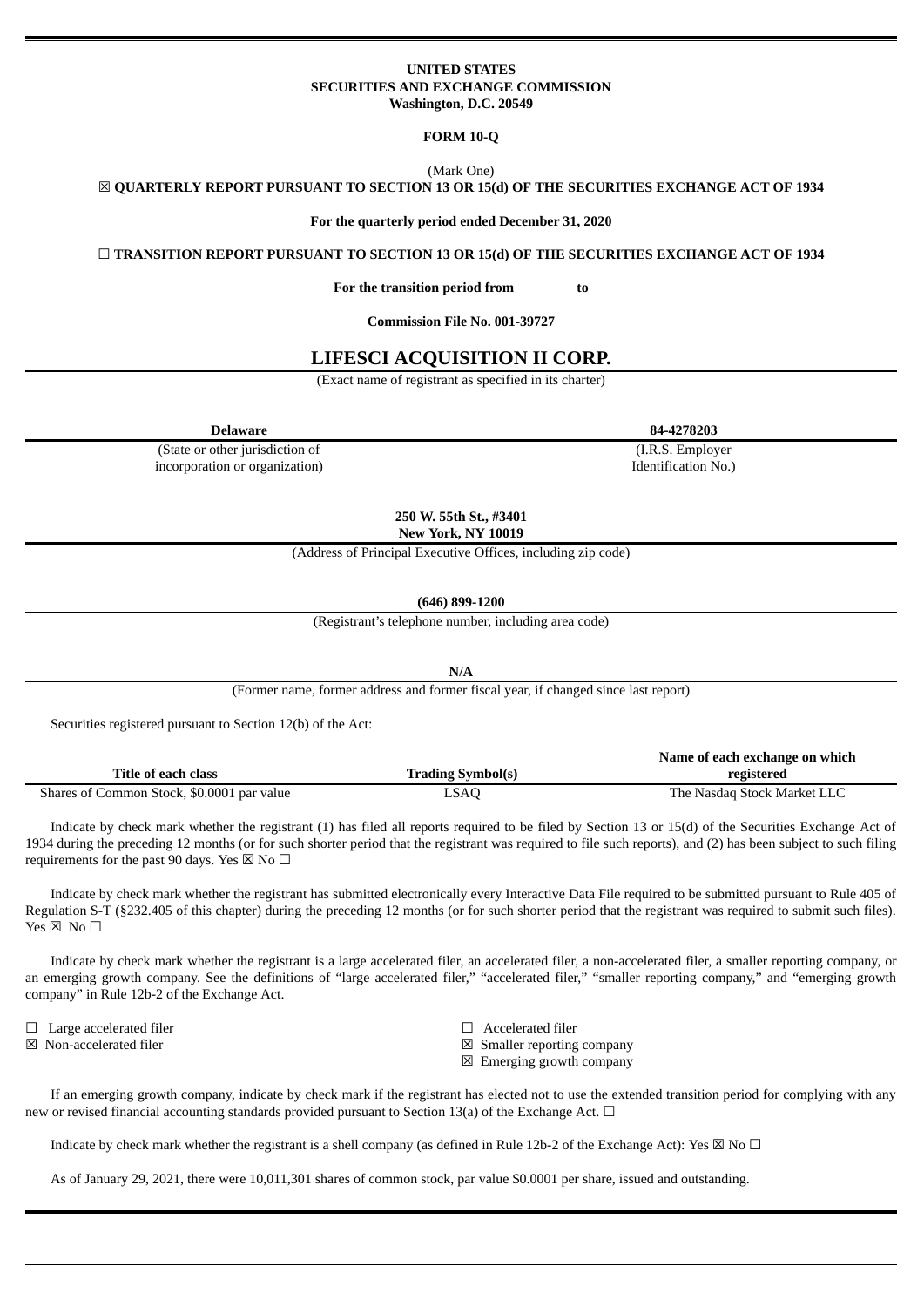# **LIFESCI ACQUISITION II CORP.**

# **Quarterly Report on Form 10-Q**

# **TABLE OF CONTENTS**

|                   |                                                                                                                                                                                                                         | Page           |
|-------------------|-------------------------------------------------------------------------------------------------------------------------------------------------------------------------------------------------------------------------|----------------|
|                   | <b>PART 1 - FINANCIAL INFORMATION</b>                                                                                                                                                                                   |                |
| Item 1.           | <b>Condensed Financial Statements</b>                                                                                                                                                                                   |                |
|                   |                                                                                                                                                                                                                         |                |
|                   | Condensed Balance Sheets as of December 31, 2020 (unaudited) and June 30, 2020                                                                                                                                          |                |
|                   | Condensed Statements of Operations for the Three and Six Months Ended December 31, 2020 (unaudited) and for the<br>Period from December 18, 2019 (inception) Through December 31, 2019 (unaudited)                      | $\overline{2}$ |
|                   | Condensed Statements of Changes in Stockholders' Equity for the Three and Six Months Ended December 31, 2020<br>(unaudited) and for the Period from December 18, 2019 (inception) Through December 31, 2019 (unaudited) | $\overline{3}$ |
|                   | Condensed Statements of Cash Flows for the Six Months Ended December 31, 2020 (unaudited) and for the Period<br>from December 18, 2019 (inception) Through December 31, 2019 (unaudited)                                | $\overline{4}$ |
|                   | <b>Notes to Condensed Financial Statements (unaudited)</b>                                                                                                                                                              | 5              |
| <u>Item 2.</u>    | <b>Management's Discussion and Analysis of Financial Condition and Results of Operations</b>                                                                                                                            | 13             |
| Item 3.           | <b>Quantitative and Qualitative Disclosures about Market Risk</b>                                                                                                                                                       | 15             |
| Item 4.           | <b>Control and Procedures</b>                                                                                                                                                                                           | 15             |
|                   | <b>PART II - OTHER INFORMATION</b>                                                                                                                                                                                      | 15             |
| Item 1.           | <b>Legal Proceedings</b>                                                                                                                                                                                                | 15             |
| Item 1A.          | <b>Risk Factors</b>                                                                                                                                                                                                     | <b>15</b>      |
| Item 2.           | <b>Unregistered Sales of Equity Securities and Use of Proceeds</b>                                                                                                                                                      | 15             |
| Item 3.           | Defaults Upon Senior Securities                                                                                                                                                                                         | 16             |
| Item 4.           | <b>Mine Safety Disclosures</b>                                                                                                                                                                                          | <b>16</b>      |
| Item 5.           | <b>Other Information</b>                                                                                                                                                                                                | <b>16</b>      |
| Item 6.           | <b>Exhibits</b>                                                                                                                                                                                                         | <b>16</b>      |
| <b>SIGNATURES</b> |                                                                                                                                                                                                                         | 18             |

i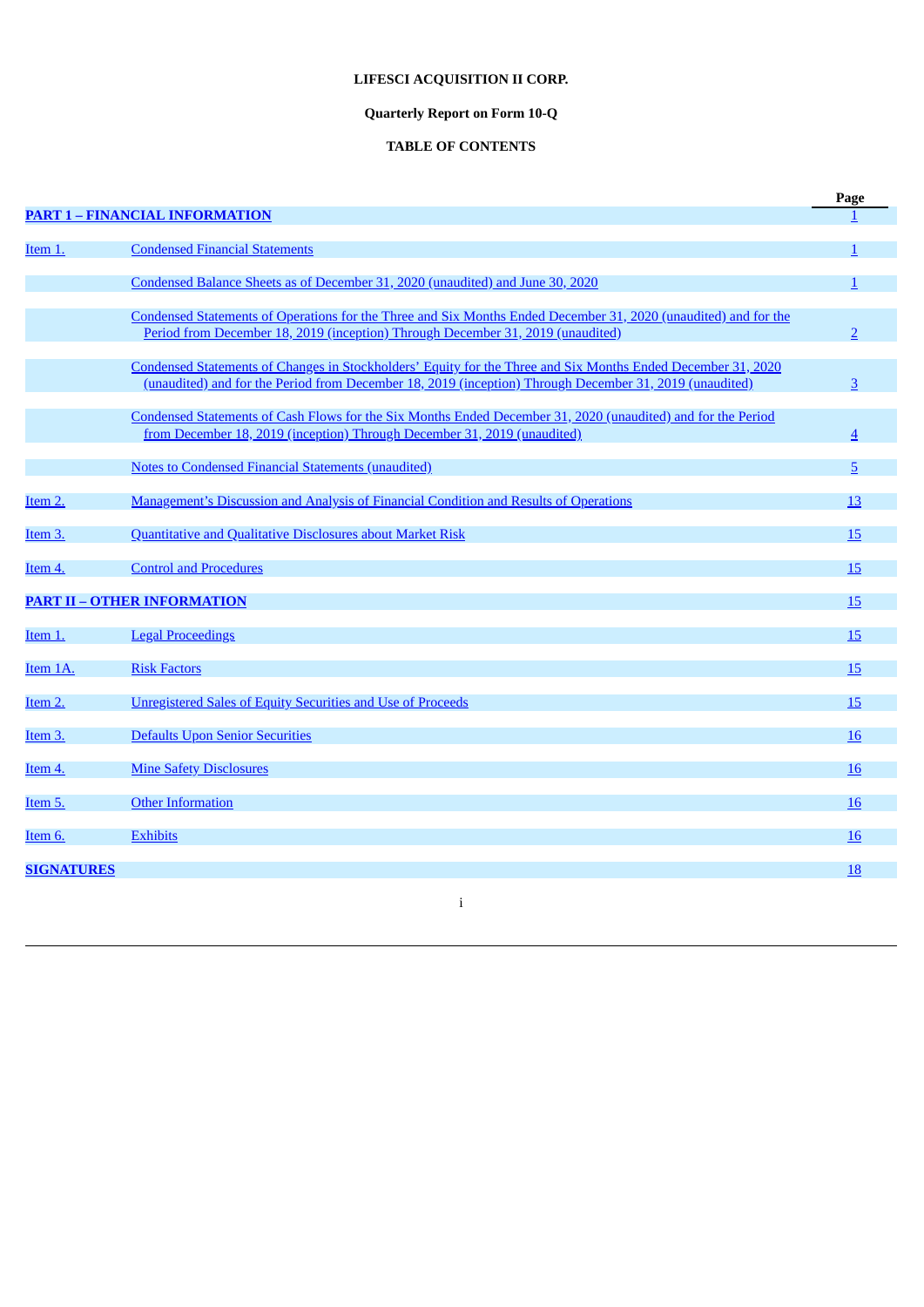# <span id="page-2-2"></span><span id="page-2-1"></span><span id="page-2-0"></span>**ITEM 1. CONDENSED FINANCIAL STATEMENTS**

### **LIFESCI ACQUISITION II CORP. CONDENSED BALANCE SHEETS**

|                                                                                                                                                                                                | December 31,<br>2020<br>(unaudited) |    | <b>June 30,</b><br>2020 |
|------------------------------------------------------------------------------------------------------------------------------------------------------------------------------------------------|-------------------------------------|----|-------------------------|
| <b>ASSETS</b>                                                                                                                                                                                  |                                     |    |                         |
| <b>Current assets</b>                                                                                                                                                                          |                                     |    |                         |
| Cash                                                                                                                                                                                           | \$<br>783,713                       | \$ | 25,000                  |
| Prepaid expenses                                                                                                                                                                               | 149,919                             |    |                         |
| <b>Total Current Assets</b>                                                                                                                                                                    | 933,632                             |    | 25,000                  |
| Deferred offering costs                                                                                                                                                                        |                                     |    | 28,000                  |
| Cash and marketable securities held in Trust Account                                                                                                                                           | 80,095,253                          |    |                         |
| <b>TOTAL ASSETS</b>                                                                                                                                                                            | \$<br>81,028,885                    | \$ | 53,000                  |
| <b>LIABILITIES AND STOCKHOLDERS' EQUITY</b>                                                                                                                                                    |                                     |    |                         |
| <b>Current liabilities</b>                                                                                                                                                                     |                                     |    |                         |
| Accrued expenses                                                                                                                                                                               | \$<br>21,787                        | \$ | 1,000                   |
| Accrued offering costs                                                                                                                                                                         |                                     |    | 28,000                  |
| <b>Total Liabilities</b>                                                                                                                                                                       | 21,787                              |    | 29,000                  |
| <b>Commitments and Contingencies</b>                                                                                                                                                           |                                     |    |                         |
| Common stock subject to possible redemption, 7,600,709 shares at \$10.00 per share                                                                                                             | 76,007,090                          |    |                         |
| <b>Stockholders' Equity</b>                                                                                                                                                                    |                                     |    |                         |
| Preferred stock, \$0.0001 par value; 1,000,000 shares authorized; no shares issued and outstanding                                                                                             |                                     |    |                         |
| Common stock, \$0.0001 par value; 30,000,000 shares authorized; 2,564,582 and 2,156,250 shares<br>issued and outstanding (excluding 7,600,709 and no shares subject to possible redemption) at |                                     |    |                         |
| December 31, 2020 and June 30, 2020, respectively                                                                                                                                              | 256                                 |    | 216                     |
| Additional paid-in capital                                                                                                                                                                     | 5,081,375                           |    | 24,784                  |
| <b>Accumulated deficit</b>                                                                                                                                                                     | (81, 623)                           |    | (1,000)                 |
| <b>Total Stockholders' Equity</b>                                                                                                                                                              | 5,000,008                           |    | 24,000                  |
| TOTAL LIABILITIES AND STOCKHOLDERS' EQUITY                                                                                                                                                     | \$<br>81,028,885                    | \$ | 53,000                  |

*The accompanying notes are an integral part of the unaudited condensed financial statements.*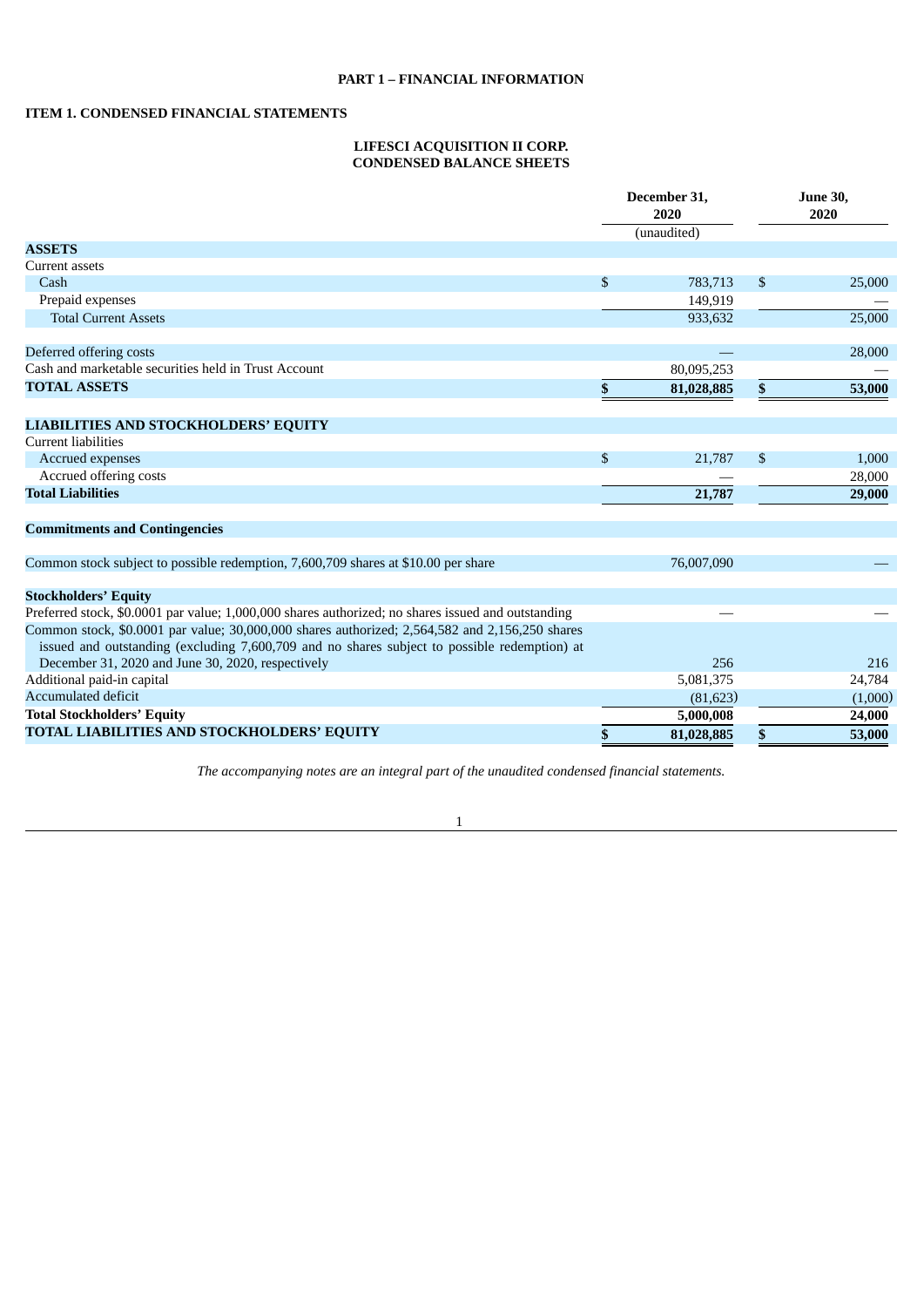# **LIFESCI ACQUISITION II CORP. CONDENSED STATEMENTS OF OPERATIONS (Unaudited)**

<span id="page-3-0"></span>

|                                                                    |                                                             |     |                                                           |    | <b>For the Period</b><br>from<br>December 18,<br>2019 |
|--------------------------------------------------------------------|-------------------------------------------------------------|-----|-----------------------------------------------------------|----|-------------------------------------------------------|
|                                                                    | <b>Three Months</b><br><b>Ended</b><br>December 31,<br>2020 |     | <b>Six Months</b><br><b>Ended</b><br>December 31,<br>2020 |    | (inception)<br><b>Through</b><br>December 31,<br>2019 |
| Formation and operating costs                                      | 85,384                                                      | \$  | 85,464                                                    | \$ | 1,000                                                 |
| <b>Loss from operations</b>                                        | (85, 384)                                                   |     | (85, 464)                                                 |    | (1,000)                                               |
| Other income:                                                      |                                                             |     |                                                           |    |                                                       |
| Interest earned on marketable securities held in Trust Account     | 4,841                                                       |     | 4,841                                                     |    |                                                       |
| <b>Net Loss</b>                                                    | (80,543)                                                    | \$. | (80, 623)                                                 | S. | (1,000)                                               |
| Weighted average shares outstanding of redeemable common stock     | 8,009,041                                                   |     | 8,009,041                                                 |    |                                                       |
| Basic and diluted net loss per common share                        | 0.00                                                        |     | 0.00                                                      |    | 0.00                                                  |
| Weighted average shares outstanding of non-redeemable common stock | 1,875,000                                                   |     | 1,875,000                                                 |    |                                                       |
| Basic and diluted net loss per common share                        | (0.04)                                                      |     | (0.04)                                                    |    | (0.00)                                                |

*The accompanying notes are an integral part of the unaudited condensed financial statements.*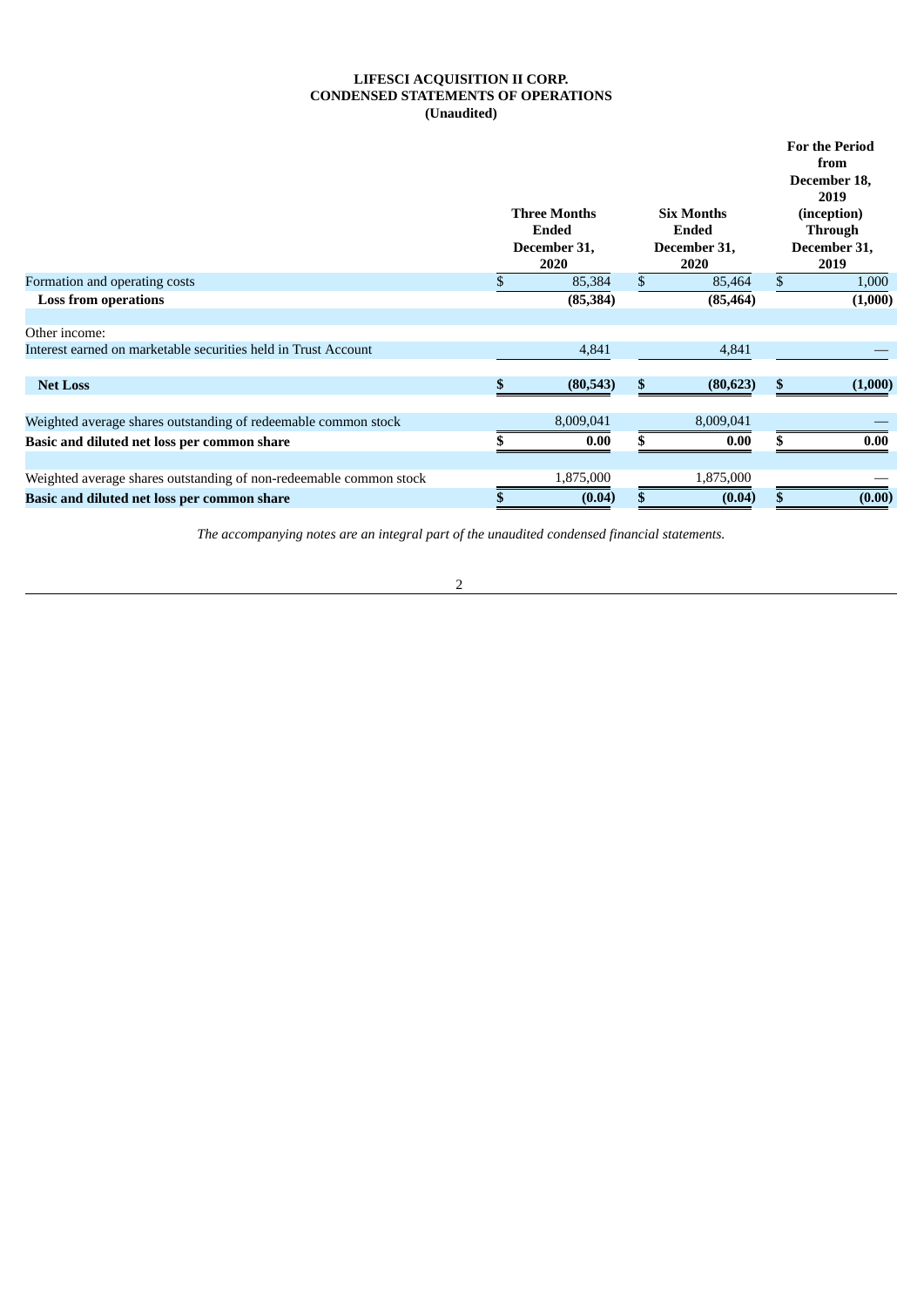# **LIFESCI ACQUISITION II CORP. CONDENSED STATEMENTS OF CHANGES IN STOCKHOLDERS' EQUITY (Unaudited)**

# **THREE AND SIX MONTHS ENDED DECEMER 31, 2020**

<span id="page-4-0"></span>

|                                             | <b>Common Stock</b> |              |               | <b>Additional</b><br>Paid in<br><b>Accumulated</b> |                |                |           |    | <b>Total</b><br>Stockholders' |
|---------------------------------------------|---------------------|--------------|---------------|----------------------------------------------------|----------------|----------------|-----------|----|-------------------------------|
|                                             | <b>Shares</b>       |              | <b>Amount</b> |                                                    | <b>Capital</b> | <b>Deficit</b> |           |    | <b>Equity</b>                 |
| <b>Balance — July 1, 2020</b>               | 2,156,250           | $\mathbf{s}$ | 216           | \$                                                 | 24,784         | \$             | (1,000)   | \$ | 24,000                        |
|                                             |                     |              |               |                                                    |                |                |           |    |                               |
| Net loss                                    |                     |              |               |                                                    |                |                | (80)      |    | (80)                          |
| <b>Balance — September 30, 2020</b>         | 2,156,250           |              | 216           |                                                    | 24,784         |                | (1,080)   |    | 23,920                        |
| Sale of 8,009,041 Public Shares, net of     |                     |              |               |                                                    |                |                |           |    |                               |
| underwriting discounts and offering costs   | 8,009,041           |              | 801           |                                                    | 78,231,111     |                |           |    | 78,231,912                    |
| Sale of 3,146,454 Private Warrants          |                     |              |               |                                                    | 2,831,809      |                |           |    | 2,831,809                     |
| Common stock subject to possible redemption | (7,600,709)         |              | (761)         |                                                    | (76,006,329)   |                |           |    | (76,007,090)                  |
| Net loss                                    |                     |              |               |                                                    |                |                | (80, 543) |    | (80, 543)                     |
| Balance — December 31, 2020                 | 2,564,582           | \$           | 256           |                                                    | 5,081,375      | \$             | (81, 623) |    | 5,000,008                     |

# **FOR THE PERIOD FROM DECEMBER 18, 2019 (INCEPTION) THROUGH DECEMBER 31, 2019**

|                                                | <b>Common Stock</b> |               |  | <b>Additional</b><br>Paid in | <b>Accumulated</b> | <b>Total</b><br>Stockholder's |
|------------------------------------------------|---------------------|---------------|--|------------------------------|--------------------|-------------------------------|
|                                                | <b>Shares</b>       | <b>Amount</b> |  | <b>Capital</b>               | <b>Deficit</b>     | <b>Deficit</b>                |
| <b>Balance — December 18, 2019 (inception)</b> |                     |               |  |                              |                    |                               |
|                                                |                     |               |  |                              |                    |                               |
| Net loss                                       |                     |               |  |                              | (1,000)            | (1,000)                       |
|                                                |                     |               |  |                              |                    |                               |
| Balance — December 31, 2019                    |                     |               |  |                              | (1.000)            | (1,000)                       |

*The accompanying notes are an integral part of the unaudited condensed financial statements.*

3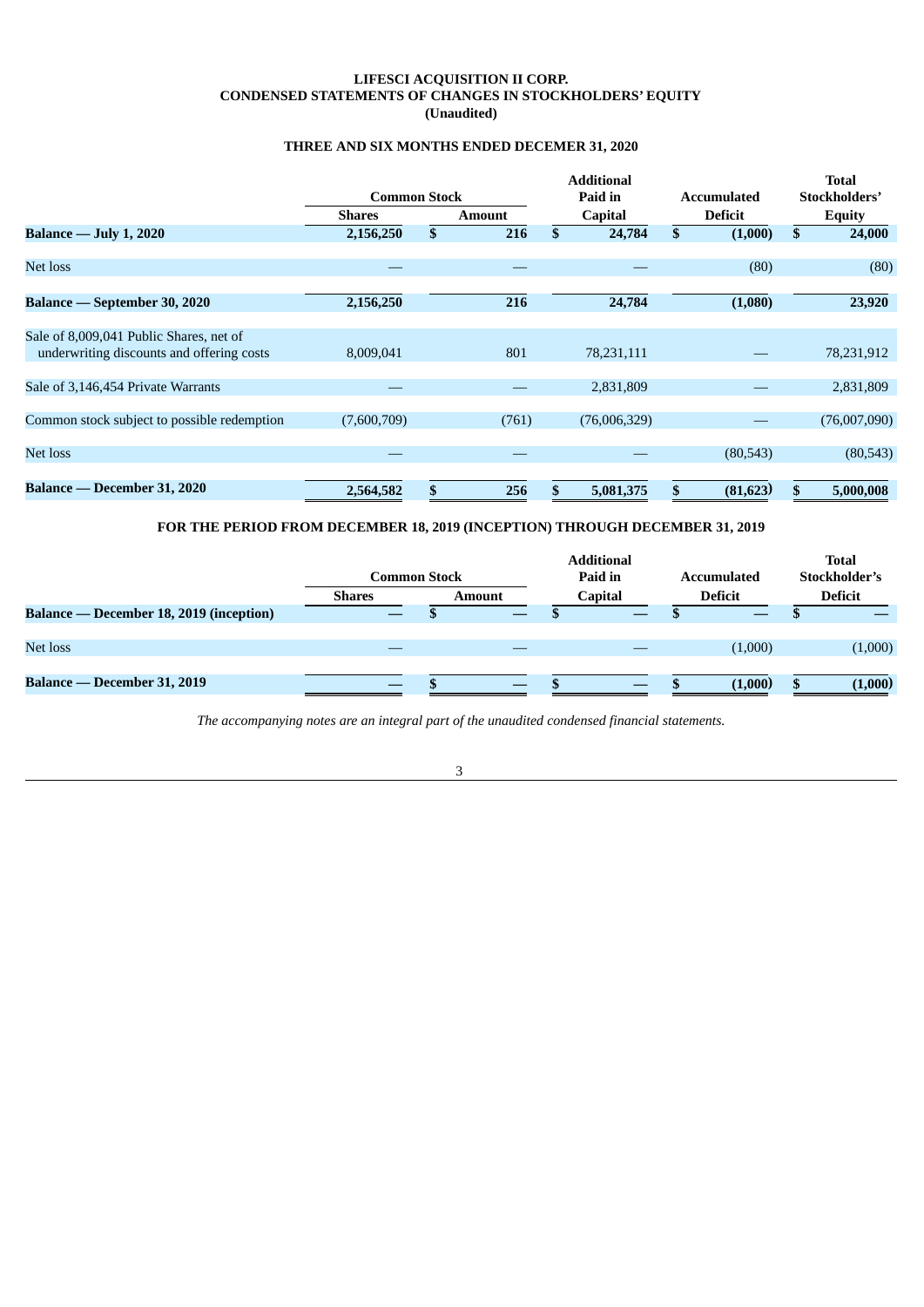# **LIFESCI ACQUISITION II CORP. CONDENSED STATEMENTS OF CASH FLOWS (Unaudited)**

<span id="page-5-0"></span>

|                                                                             | For the<br><b>Six Months</b><br><b>Ended</b><br>December 31,<br>2020 |                | <b>For the Period</b><br>from<br><b>December</b><br>18, 2019<br>(Inception)<br><b>Through</b><br>December 31,<br>2019 |  |
|-----------------------------------------------------------------------------|----------------------------------------------------------------------|----------------|-----------------------------------------------------------------------------------------------------------------------|--|
| <b>Cash Flows from Operating Activities:</b>                                |                                                                      |                |                                                                                                                       |  |
| Net loss                                                                    | \$<br>(80, 623)                                                      | \$             | (1,000)                                                                                                               |  |
| Adjustments to reconcile net loss to net cash used in operating activities: |                                                                      |                |                                                                                                                       |  |
| Interest earned on marketable securities held in Trust Account              | (4, 841)                                                             |                |                                                                                                                       |  |
| Changes in operating assets and liabilities:                                |                                                                      |                |                                                                                                                       |  |
| Prepaid expenses<br>Accrued expenses                                        | (149, 919)                                                           |                |                                                                                                                       |  |
|                                                                             | 20,787                                                               |                | 1,000                                                                                                                 |  |
| Net cash used in operating activities                                       | (214, 596)                                                           |                |                                                                                                                       |  |
| <b>Cash Flows from Investing Activities:</b>                                |                                                                      |                |                                                                                                                       |  |
| Investment of cash in Trust Account                                         | (80,090,412)                                                         |                |                                                                                                                       |  |
| Net cash used in investing activities                                       | (80,090,412)                                                         |                |                                                                                                                       |  |
|                                                                             |                                                                      |                |                                                                                                                       |  |
| <b>Cash Flows from Financing Activities:</b>                                |                                                                      |                |                                                                                                                       |  |
| Proceeds from sale of Public Shares, net of underwriting discounts paid     | 78,488,602                                                           |                |                                                                                                                       |  |
| Proceeds from sale of Private Warrants                                      | 2,831,809                                                            |                |                                                                                                                       |  |
| Proceeds from promissory note - related party                               | 175,000                                                              |                |                                                                                                                       |  |
| Repayment of promissory note - related party                                | (175,000)                                                            |                |                                                                                                                       |  |
| Payments of offering costs                                                  | (256, 690)                                                           |                |                                                                                                                       |  |
| Net cash provided by financing activities                                   | 81,063,721                                                           |                |                                                                                                                       |  |
| <b>Net Change in Cash</b>                                                   | 758,713                                                              |                |                                                                                                                       |  |
| Cash - Beginning                                                            |                                                                      |                |                                                                                                                       |  |
| Cash – Ending                                                               | 25,000                                                               |                |                                                                                                                       |  |
|                                                                             | \$<br>783,713                                                        | \$             |                                                                                                                       |  |
| <b>Non-Cash Investing and Financing Activities:</b>                         |                                                                      |                |                                                                                                                       |  |
| Initial classification of common stock subject to possible redemption       | \$<br>76,087,640                                                     | \$             |                                                                                                                       |  |
| Change in value of common stock subject to possible redemption              | \$<br>(80, 550)                                                      | $\overline{s}$ |                                                                                                                       |  |
| Offering costs included in accrued offering costs                           | $\bar{s}$<br>151,430                                                 | \$             |                                                                                                                       |  |

*The accompanying notes are an integral part of the unaudited condensed financial statements.*

4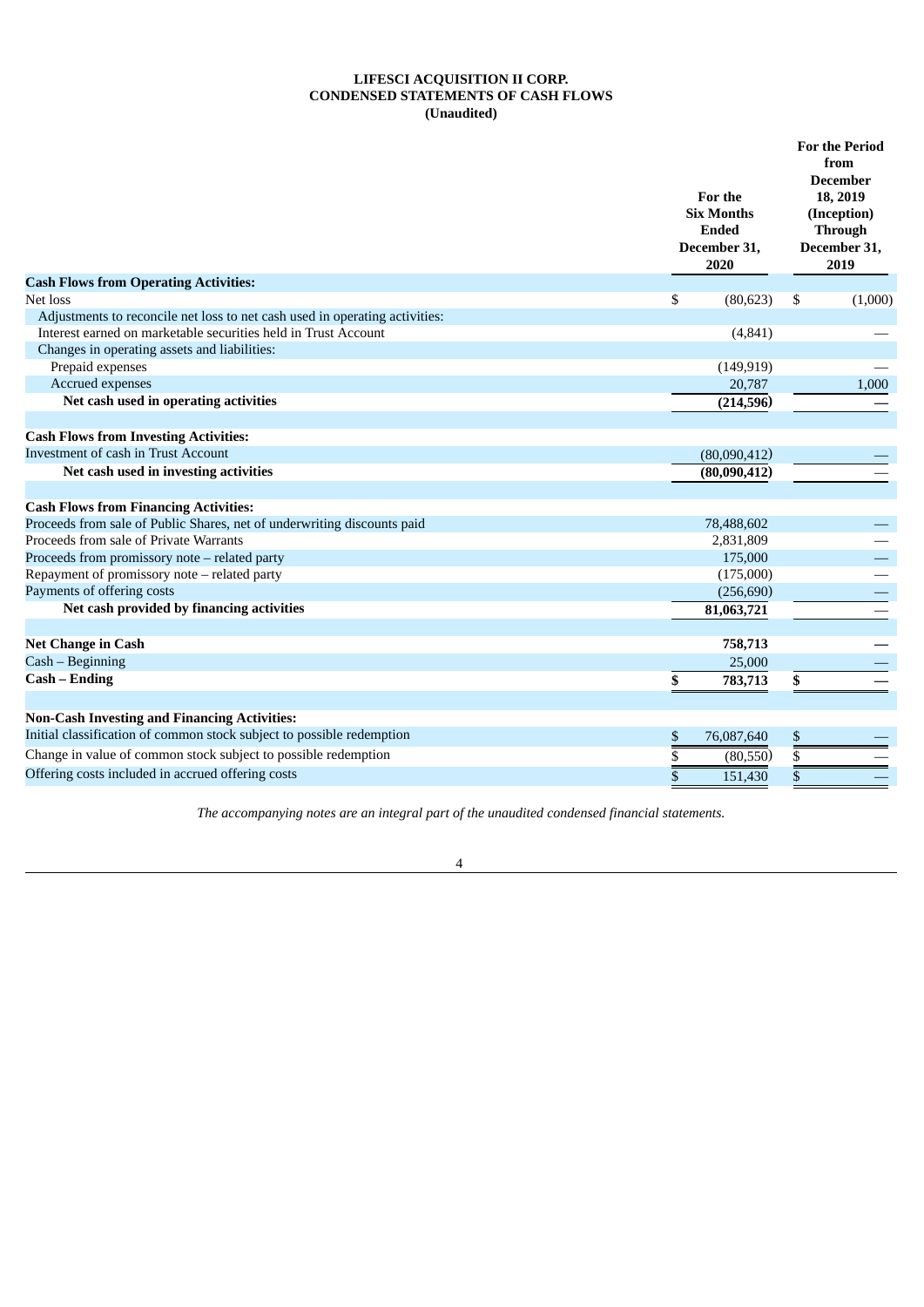# <span id="page-6-0"></span>**NOTE 1. DESCRIPTION OF ORGANIZATION AND BUSINESS OPERATIONS**

LifeSci Acquisition II Corp. (the "Company") was incorporated in Delaware on December 18, 2019. The Company was formed for the purpose of entering into a merger, share exchange, asset acquisition, stock purchase, recapitalization, reorganization or other similar business transaction with one or more businesses or entities that the Company has not yet identified (a "Business Combination").

Although the Company is not limited to a particular industry or geographic region for purposes of consummating a Business Combination, the Company intends to focus on businesses operating in North America in the healthcare industry. The Company is an early stage and emerging growth company and, as such, the Company is subject to all of the risks associated with early stage and emerging growth companies.

As of December 31, 2020, the Company had not commenced any operations. All activity through December 31, 2020 relates to the Company's formation and the initial public offering ("Initial Public Offering"), which is described below, and identifying a target company for a Business Combination. The Company will not generate any operating revenues until after the completion of a Business Combination, at the earliest. The Company generates non-operating income in the form of interest income from the proceeds derived from the Initial Public Offering.

The registration statement for the Company's Initial Public Offering was declared effective on November 20, 2020. On November 24, 2020 the Company consummated the Initial Public Offering of 8,009,041 shares of common stock (the "Public Shares"), which includes the partial exercise by the underwriter of its over-allotment option in the amount of 509,041 Public Shares, at \$10.00 per Public Share, generating gross proceeds of \$80,090,410 which is described in Note 3.

Simultaneously with the closing of the Initial Public Offering, the Company consummated the sale of 3,146,454 warrants (the "Private Warrants") at a price of \$0.90 per Private Warrant in a private placement to LifeSci Holdings, LLC (the "Sponsor"), an entity affiliated LifeSci Capital LLC, generating gross proceeds of \$2,831,809, which is described in Note 4.

Transaction costs amounted to \$1,858,498, consisting of \$1,601,808 in cash underwriting fees and \$256,690 of other offering costs.

Following the closing of the Initial Public Offering on November 24, 2020, an amount of \$80,090,410 (\$10.00 per Public Share) from the net proceeds of the sale of the Public Shares in the Initial Public Offering and the sale of the Private Warrants was placed in a trust account (the "Trust Account"), and invested in U.S. government securities, within the meaning set forth in Section 2(a)(16) of the Investment Company Act of 1940, as amended, or the Investment Company Act, with a maturity of 183 days or less or in any open-ended investment company that holds itself out as a money market fund meeting the conditions of Rule 2a-7 of the Investment Company Act, as determined by the Company, until the earlier of: (i) the consummation of a Business Combination or (ii) the distribution of the funds in the Trust Account as described below.

The Company's management has broad discretion with respect to the specific application of the net proceeds of the Initial Public Offering and the sale of the Private Warrants, although substantially all of the net proceeds are intended to be applied toward consummating a Business Combination. The Company's initial Business Combination must be with one or more target businesses that together have a fair market value equal to at least 80% of the balance in the Trust Account (net of amounts previously released to the Company to pay its tax obligations and for working capital purposes, subject to an annual limit of \$250,000) at the time of the signing an agreement to enter into a Business Combination. The Company will only complete a Business Combination if the post-Business Combination company owns or acquires 50% or more of the outstanding voting securities of the target or otherwise acquires a controlling interest in the target sufficient for it not to be required to register as an investment company under the Investment Company Act. There is no assurance that the Company will be able to successfully effect a Business Combination.

The Company will provide its stockholders with the opportunity to redeem all or a portion of their Public Shares sold in the Initial Public Offering upon the completion of a Business Combination either (i) in connection with a stockholder meeting called to approve the Business Combination or (ii) by means of a tender offer. The decision as to whether the Company will seek stockholder approval of a Business Combination or conduct a tender offer will be made by the Company, solely in its discretion. The stockholders will be entitled to redeem their Public Shares for a pro rata portion of the amount then on deposit in the Trust Account (initially \$10.00 per share, plus any pro rata interest earned on the funds held in the Trust Account and not previously released to the Company to pay its tax obligations or for working capital purposes).

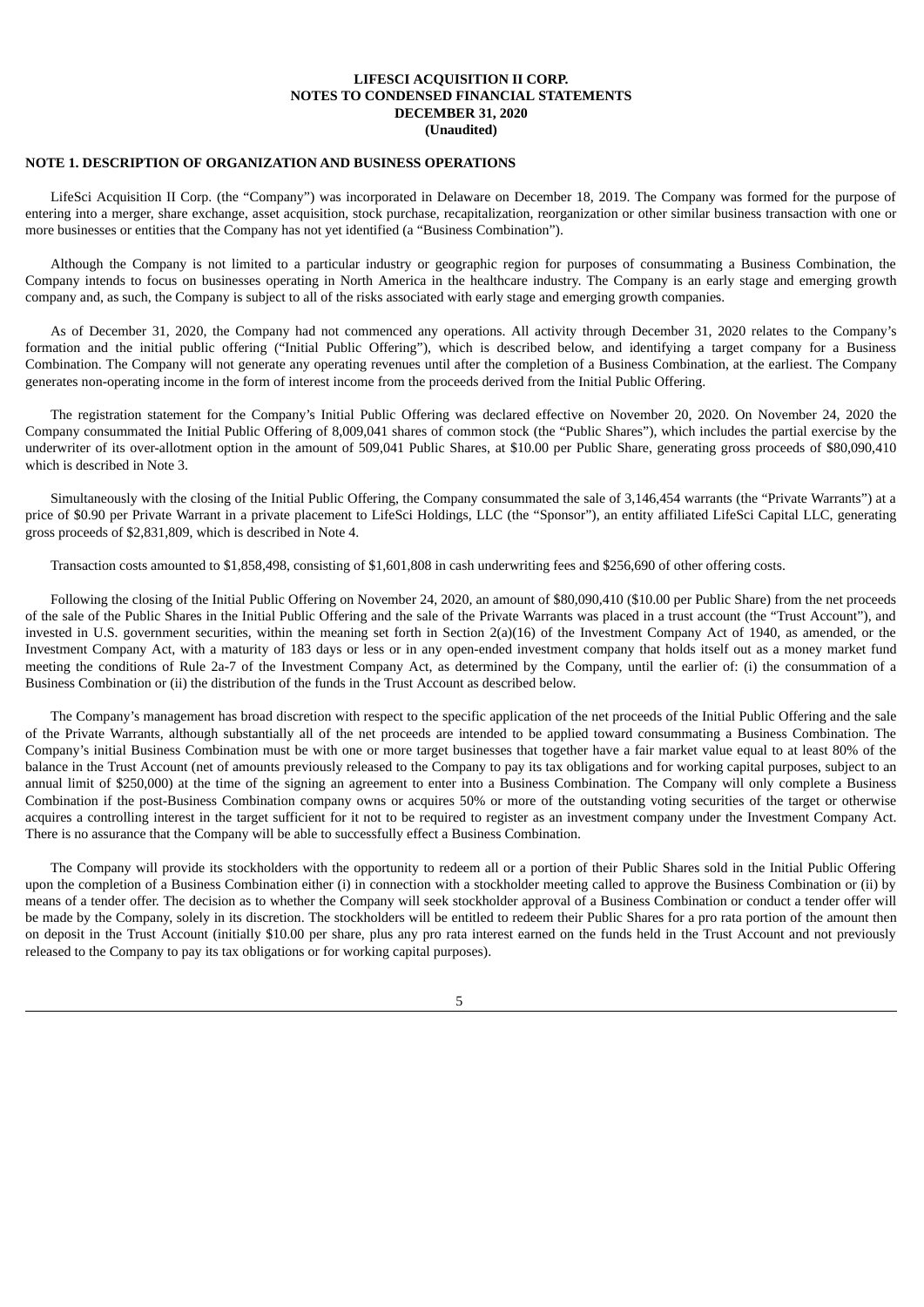The Company will proceed with a Business Combination if the Company has net tangible assets of at least \$5,000,001 upon such consummation of a Business Combination and, if the Company seeks stockholder approval, a majority of the outstanding shares voted are voted in favor of the Business Combination. If a stockholder vote is not required by law and the Company does not decide to hold a stockholder vote for business or other legal reasons, the Company will, pursuant to its Amended and Restated Certificate of Incorporation, conduct the redemptions pursuant to the tender offer rules of the Securities and Exchange Commission ("SEC"), and file tender offer documents with the SEC prior to completing a Business Combination. If, however, a stockholder approval of the transaction is required by law, or the Company decides to obtain stockholder approval for business or other legal reasons, the Company will offer to redeem shares in conjunction with a proxy solicitation pursuant to the proxy rules and not pursuant to the tender offer rules. If the Company seeks stockholder approval in connection with a Business Combination, the Sponsor and other initial stockholders (collectively, the "Initial Stockholders") have agreed to (a) vote their Founder Shares (as defined in Note 5), and any Public Shares held by them in favor of a Business Combination and (b) not to convert any shares (including Founder Shares) in connection with a stockholder vote to approve a Business Combination or sell any such shares to the Company in a tender offer in connection with a Business Combination. Additionally, each public stockholder may elect to redeem their Public Shares irrespective of whether they vote for or against the proposed transaction.

Notwithstanding the foregoing, if the Company seeks stockholder approval of a Business Combination and the Company does not conduct redemptions pursuant to the tender offer rules, a stockholder, together with any affiliate of such stockholder or any other person with whom such stockholder is acting in concert or as a "group" (as defined in Section 13(d)(3) of the Securities Exchange Act of 1934, as amended (the "Exchange Act")), will be restricted from redeeming their shares with respect to more than an aggregate of 20% of the Public Shares.

The Company will have until November 24, 2022 to consummate a Business Combination (the "Combination Period"). If the Company is unable to complete a Business Combination within the Combination Period, the Company will (i) cease all operations except for the purpose of winding up, (ii) as promptly as reasonably possible but no more than five business days thereafter, redeem 100% of the outstanding Public Shares, at a per share price, payable in cash, equal to the aggregate amount then on deposit in the Trust Account, including interest earned (net of taxes payable), divided by the number of then outstanding Public Shares, which redemption will completely extinguish public stockholders' rights as stockholders (including the right to receive further liquidation distributions, if any), subject to applicable law, and (iii) as promptly as reasonably possible following such redemption, subject to the approval of the remaining stockholders and the Company's board of directors, proceed to commence a voluntary liquidation and thereby a formal dissolution of the Company, subject in each case to its obligations to provide for claims of creditors and the requirements of applicable law. The proceeds deposited in the Trust Account could, however, become subject to claims of creditors.

The Sponsor and Chardan Healthcare Investments LLC have agreed to (i) waive their redemption rights with respect to Founder Shares and any Public Shares they may acquire during or after the Initial Public Offering in connection with the consummation of a Business Combination, (ii) to waive their rights to liquidating distributions from the Trust Account with respect to their Founder Shares if the Company fails to consummate a Business Combination within the Combination Period and (iii) not to propose an amendment to the Company's Amended and Restated Certificate of Incorporation that would affect the substance or timing of the Company's obligation to redeem 100% of its Public Shares if the Company does not complete a Business Combination, unless the Company provides the public stockholders an opportunity to redeem their Public Shares in conjunction with any such amendment. However, the Sponsor will be entitled to liquidating distributions with respect to any Public Shares acquired if the Company fails to consummate a Business Combination or liquidates within the Combination Period.

In order to protect the amounts held in the Trust Account, the Sponsor has agreed to be liable to the Company if and to the extent any claims by a vendor for services rendered or products sold to the Company, or a prospective target business with which the Company has discussed entering into a transaction agreement, reduce the amount of funds in the Trust Account to below \$10.00 per share, except as to any claims by a third party who executed a waiver of any right, title, interest or claim of any kind in or to any monies held in the Trust Account or to any claims under the Company's indemnity of the underwriters of the Initial Public Offering against certain liabilities, including liabilities under the Securities Act of 1933, as amended (the "Securities Act"). Moreover, in the event that an executed waiver is deemed to be unenforceable against a third party, the Sponsor will not be responsible to the extent of any liability for such third-party claims. The Company will seek to reduce the possibility that the Sponsor will have to indemnify the Trust Account due to claims of creditors by endeavoring to have all vendors, service providers (except the Company's independent registered public accounting firm), prospective target businesses or other entities with which the Company does business, execute agreements with the Company waiving any right, title, interest or claim of any kind in or to monies held in the Trust Account.

## **NOTE 2. SUMMARY OF SIGNIFICANT ACCOUNTING POLICIES**

#### *Basis of Presentation*

The accompanying unaudited condensed financial statements have been prepared in accordance with accounting principles generally accepted in the United States of America ("GAAP") for interim financial information and in accordance with the instructions to Form 10-Q and Article 8 of Regulation S-X of the SEC. Certain information or footnote disclosures normally included in financial statements prepared in accordance with GAAP have been condensed or omitted, pursuant to the rules and regulations of the SEC for interim financial reporting. Accordingly, they do not include all the information and footnotes necessary for a complete presentation of financial position, results of operations, or cash flows. In the opinion of management, the accompanying unaudited condensed financial statements include all adjustments, consisting of a normal recurring nature, which are necessary for a fair presentation of the financial position, operating results and cash flows for the periods presented.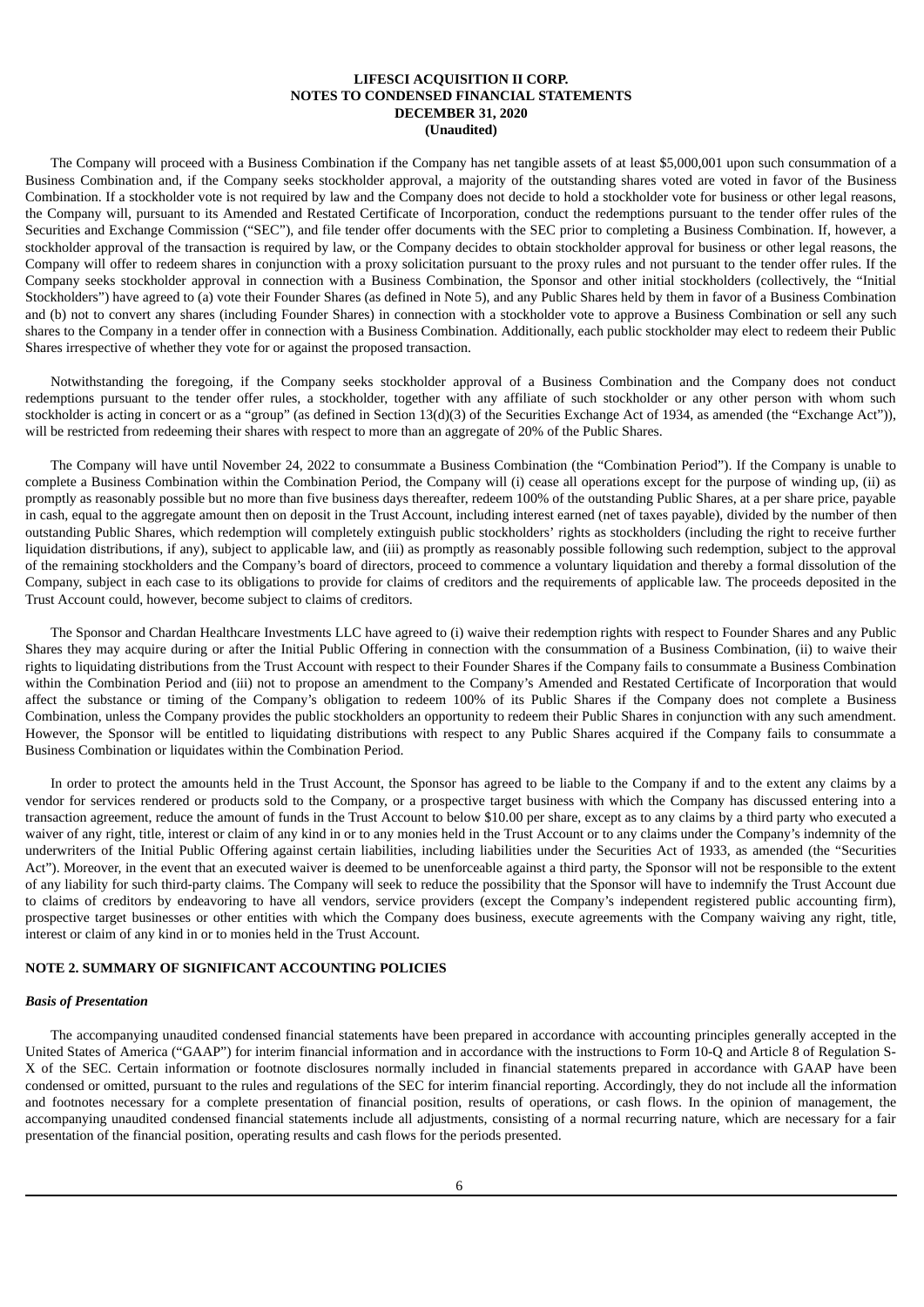The accompanying unaudited condensed financial statements should be read in conjunction with the Company's prospectus for its Initial Public Offering as filed with the SEC on November 23, 2020, as well as the Company's Current Reports on Form 8-K, as filed with the SEC on November 25, 2020, and December 1, 2020. The interim results for the three and six months ended December 31, 2020 are not necessarily indicative of the results to be expected for the year ending June 30, 2021 or for any future interim periods.

### *Emerging Growth Company*

The Company is an "emerging growth company," as defined in Section 2(a) of the Securities Act, as modified by the Jumpstart Our Business Startups Act of 2012 (the "JOBS Act"), and it may take advantage of certain exemptions from various reporting requirements that are applicable to other public companies that are not emerging growth companies including, but not limited to, not being required to comply with the independent registered public accounting firm attestation requirements of Section 404 of the Sarbanes-Oxley Act, reduced disclosure obligations regarding executive compensation in its periodic reports and proxy statements, and exemptions from the requirements of holding a nonbinding advisory vote on executive compensation and stockholder approval of any golden parachute payments not previously approved.

Further, Section 102(b)(1) of the JOBS Act exempts emerging growth companies from being required to comply with new or revised financial accounting standards until private companies (that is, those that have not had a Securities Act registration statement declared effective or do not have a class of securities registered under the Exchange Act) are required to comply with the new or revised financial accounting standards. The JOBS Act provides that a company can elect to opt out of the extended transition period and comply with the requirements that apply to non-emerging growth companies but any such election to opt out is irrevocable. The Company has elected not to opt out of such extended transition period which means that when a standard is issued or revised and it has different application dates for public or private companies, the Company, as an emerging growth company, can adopt the new or revised standard at the time private companies adopt the new or revised standard. This may make comparison of the Company's financial statements with another public company which is neither an emerging growth company nor an emerging growth company which has opted out of using the extended transition period difficult or impossible because of the potential differences in accounting standards used.

#### *Use of Estimates*

The preparation of the unaudited condensed financial statements in conformity with GAAP requires management to make estimates and assumptions that affect the reported amounts of assets and liabilities and disclosure of contingent assets and liabilities at the date of the financial statements and the reported amounts of revenues and expenses during the reporting periods.

Making estimates requires management to exercise significant judgment. It is at least reasonably possible that the estimate of the effect of a condition, situation or set of circumstances that existed at the date of the financial statement, which management considered in formulating its estimate, could change in the near term due to one or more future confirming events. Accordingly, the actual results could differ significantly from those estimates.

### *Cash and Cash Equivalents*

The Company considers all short-term investments with an original maturity of three months or less when purchased to be cash equivalents. The Company did not have any cash equivalents as of December 31, 2020 and June 30, 2020.

#### *Common Stock Subject to Possible Redemption*

The Company accounts for its common stock subject to possible redemption in accordance with the guidance in Accounting Standards Codification ("ASC") Topic 480 "Distinguishing Liabilities from Equity." Common stock subject to mandatory redemption is classified as a liability instrument and is measured at fair value. Conditionally redeemable common stock (including common stock that features redemption rights that is either within the control of the holder or subject to redemption upon the occurrence of uncertain events not solely within the Company's control) is classified as temporary equity. At all other times, common stock is classified as stockholders' equity. The Company's common stock features certain redemption rights that are considered to be outside of the Company's control and subject to occurrence of uncertain future events. Accordingly, at December 31, 2020, common stock subject to possible redemption are presented as temporary equity, outside of the stockholders' equity section of the Company's unaudited condensed balance sheet.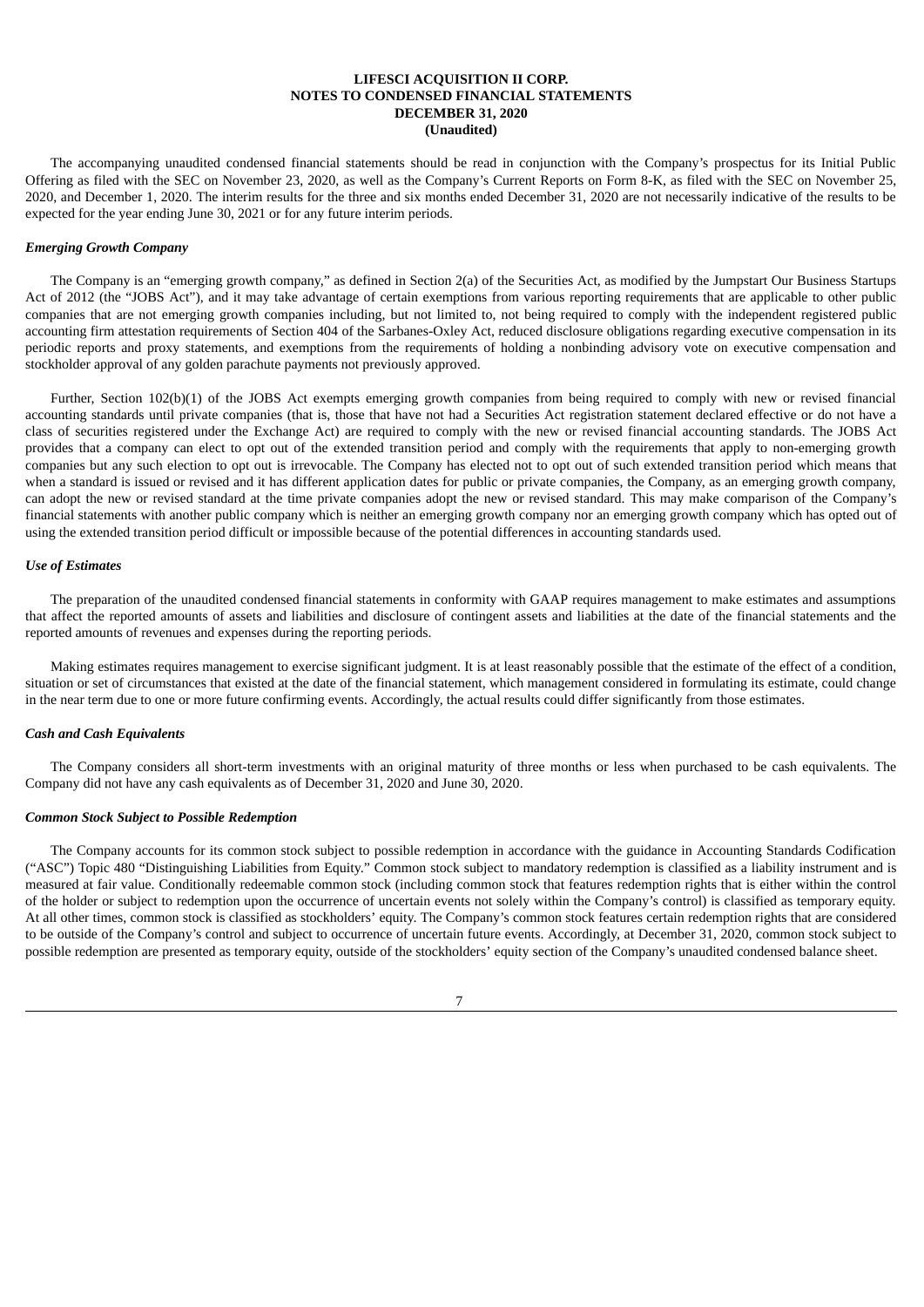## *Offering Costs*

Offering costs consist of legal, accounting, underwriting fees and other costs incurred through the balance sheet date that are directly related to the Initial Public Offering. Offering costs amounting to \$1,858,498 were charged to stockholders' equity upon the completion of the Initial Public Offering.

### *Income Taxes*

The Company complies with the accounting and reporting requirements of ASC Topic 740 "Income Taxes," which requires an asset and liability approach to financial accounting and reporting for income taxes. Deferred income tax assets and liabilities are computed for differences between the financial statement and tax bases of assets and liabilities that will result in future taxable or deductible amounts, based on enacted tax laws and rates applicable to the periods in which the differences are expected to affect taxable income. Valuation allowances are established, when necessary, to reduce deferred tax assets to the amount expected to be realized. As of December 31, 2020, the Company had a deferred tax asset of approximately \$17,000, which had a full valuation allowance recorded against it of approximately \$17,000.

The Company's currently taxable income primarily consists of interest income on the Trust Account. The Company's general and administrative costs are generally considered start-up costs and are not currently deductible. During the three and six months ended December 31, 2020 the Company recorded no income tax expense. The Company's effective tax rate for the three and six months ended December 31, 2020 was zero, which differs from the expected income tax rate due to the start-up costs which are not currently deductible.

ASC 740 prescribes a recognition threshold and a measurement attribute for the financial statement recognition and measurement of tax positions taken or expected to be taken in a tax return. For those benefits to be recognized, a tax position must be more likely than not to be sustained upon examination by taxing authorities. The Company recognizes accrued interest and penalties related to unrecognized tax benefits as income tax expense. There were no unrecognized tax benefits and no amounts accrued for interest and penalties as of December 31, 2020 and June 30, 2020. The Company is currently not aware of any issues under review that could result in significant payments, accruals or material deviation from its position.

The Company may be subject to potential examination by federal, state and city taxing authorities in the areas of income taxes. These potential examinations may include questioning the timing and amount of deductions, the nexus of income among various tax jurisdictions and compliance with federal, state and city tax laws. The Company's management does not expect that the total amount of unrecognized tax benefits will materially change over the next twelve months. The Company is subject to income tax examinations by major taxing authorities since inception.

#### *Net Loss Per Common Share*

Net loss per common share is computed by dividing net loss by the weighted average number of common shares outstanding for the period. The Company has not considered the effect of warrants sold in connection with the private placement to purchase 3,146,454 shares of common stock in the calculation of diluted loss per common share, since the exercise of the warrants are contingent upon the occurrence of future events and the inclusion of such warrants would be anti-dilutive under the treasury stock method.

The Company's unaudited condensed statements of operations includes a presentation of loss per share for common shares subject to possible redemption in a manner similar to the two-class method of loss per share. Net income per common share, basic and diluted, for redeemable common stock is calculated by dividing the interest income earned on the Trust Account, less applicable franchise and income taxes, by the weighted average number of redeemable common stock outstanding for the period. Net loss per common share, basic and diluted, for non-redeemable common stock is calculated by dividing the net loss, less income attributable to redeemable common stock, by the weighted average number of non-redeemable common stock outstanding for the period. Weighted average shares were reduced for the effect of an aggregate of 281,250 shares of common stock that were subject to forfeiture if the over-allotment option was not exercised by the underwriters. Non-redeemable common stock includes the Founder Shares as these shares do not have any redemption features and do not participate in the income earned on the Trust Account.

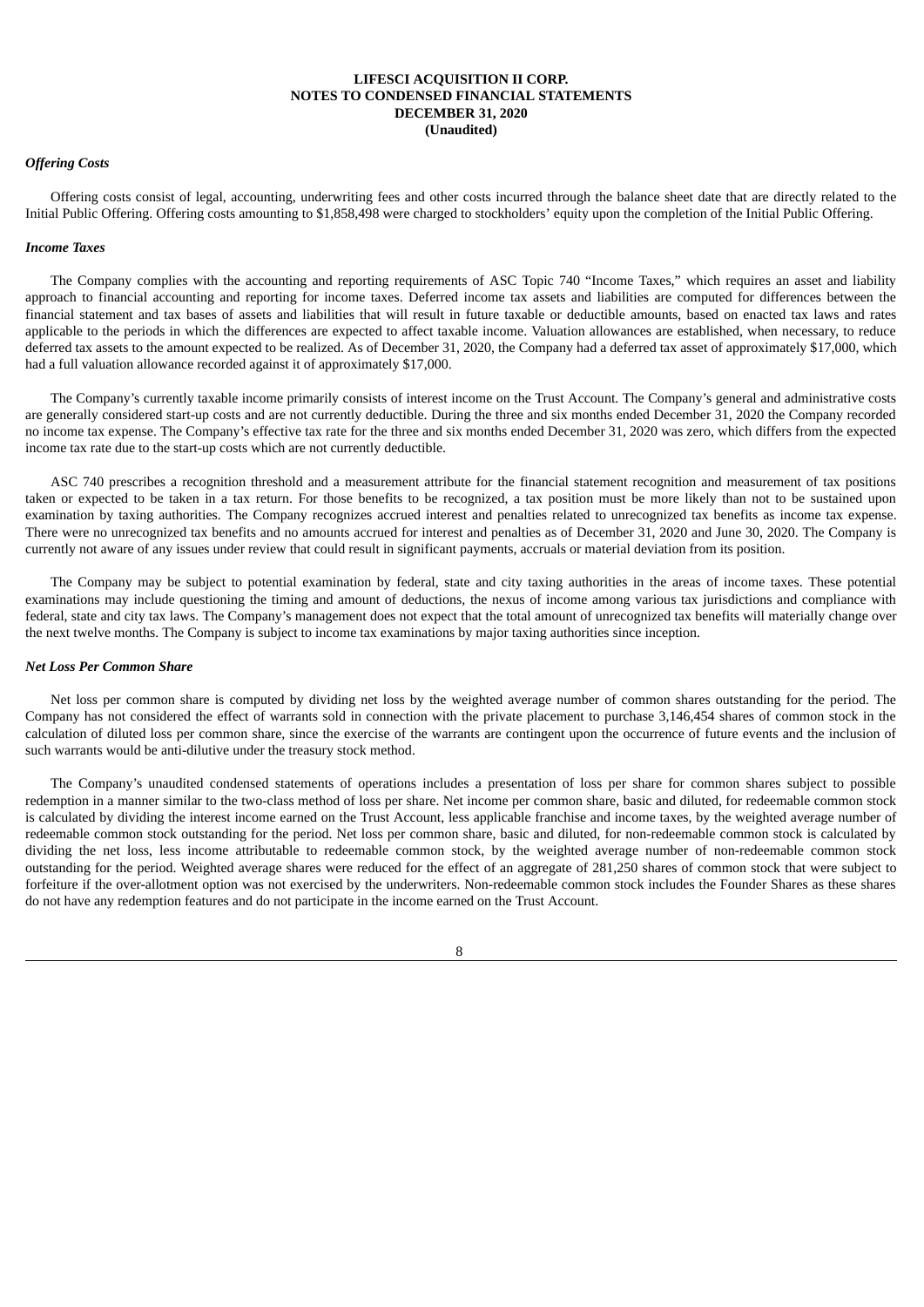The following table reflects the calculation of basic and diluted net loss per common share (in dollars, except per share amounts):

|                                                           |                | <b>Three Months</b><br><b>Ended</b><br>December 31,<br>2020 |              | <b>Six Months</b><br>Ended<br>December 31,<br>2020 | <b>For the Period</b><br>from<br>December 18,<br>2019<br>(inception)<br><b>Through</b><br>December 31,<br>2019 |
|-----------------------------------------------------------|----------------|-------------------------------------------------------------|--------------|----------------------------------------------------|----------------------------------------------------------------------------------------------------------------|
| Redeemable Common Stock                                   |                |                                                             |              |                                                    |                                                                                                                |
| Numerator: Earnings allocable to Redeemable Common Stock  |                |                                                             |              |                                                    |                                                                                                                |
| <b>Interest Income</b>                                    | $\mathfrak{S}$ | 4,841                                                       | \$           | 4,841                                              | \$                                                                                                             |
| Income and Franchise Tax                                  |                | (4, 841)                                                    |              | (4, 841)                                           |                                                                                                                |
| <b>Net Earnings</b>                                       | \$             |                                                             | $\mathbb{S}$ |                                                    | \$                                                                                                             |
| Denominator: Weighted Average Redeemable Common Stock     |                |                                                             |              |                                                    |                                                                                                                |
| Redeemable Common Stock, Basic and Diluted                |                | 8,009,041                                                   |              | 8,009,041                                          |                                                                                                                |
| Earnings/Basic and Diluted Redeemable Common Stock        | \$             | 0.00                                                        | \$           | 0.00                                               | \$<br>0.00                                                                                                     |
|                                                           |                |                                                             |              |                                                    |                                                                                                                |
| Non-Redeemable Common Stock                               |                |                                                             |              |                                                    |                                                                                                                |
| Numerator: Net Loss minus Redeemable Net Earnings         |                |                                                             |              |                                                    |                                                                                                                |
| Net Loss                                                  | \$             | (80, 543)                                                   | \$           | (80, 623)                                          | \$<br>(1,000)                                                                                                  |
| Redeemable Net Earnings                                   |                |                                                             |              |                                                    |                                                                                                                |
| Non-Redeemable Net Loss                                   | \$             | (80, 543)                                                   | \$           | (80, 623)                                          | \$<br>(1,000)                                                                                                  |
| Denominator: Weighted Average Non-Redeemable Common Stock |                |                                                             |              |                                                    |                                                                                                                |
| Non-Redeemable Common Stock, Basic and Diluted            |                | 1,875,000                                                   |              | 1,875,000                                          |                                                                                                                |
| Loss/Basic and Diluted Non-Redeemable Common Stock        | \$             | (0.04)                                                      | \$           | (0.04)                                             | \$<br>(0.00)                                                                                                   |

Note: As of December 31, 2020, basic and diluted shares are the same as there are no non-redeemable securities that are dilutive to the Company's stockholders.

### *Concentration of Credit Risk*

Financial instruments that potentially subject the Company to concentrations of credit risk consist of a cash account in a financial institution, which, at times, may exceed the Federal Depository Insurance Coverage of \$250,000. The Company has not experienced losses on this account and management believes the Company is not exposed to significant risks on such account.

### *Fair Value of Financial Instruments*

The fair value of the Company's assets and liabilities, which qualify as financial instruments under ASC Topic 820, "Fair Value Measurement," approximates the carrying amounts represented in the accompanying unaudited condensed balance sheets, primarily due to their short-term nature.

#### *Recent Accounting Pronouncements*

Management does not believe that any recently issued, but not yet effective, accounting pronouncements, if currently adopted, would have a material effect on the Company's unaudited condensed financial statements.

### **NOTE 3. PUBLIC OFFERING**

Pursuant to the Initial Public Offering, the Company sold 8,009,041 Public Shares, which includes the partial exercise by the underwriters of their over-allotment option in the amount of 509,041 Public Shares, at a purchase price of \$10.00 per Public Share.

### **NOTE 4. PRIVATE PLACEMENT**

Simultaneously with the closing of the Initial Public Offering, the Sponsor purchased an aggregate of 3,146,454 Private Warrants at a price of \$0.90 per Private Warrant for an aggregate purchase price of \$2,831,809. Each Private Warrant is exercisable to purchase one share of common stock at an exercise price of \$11.50 per warrant. If the Company does not complete a Business Combination within the Combination Period, the proceeds from the sale of the Private Warrants will be used to fund the redemption of the Public Shares (subject to the requirements of applicable law). There will be no redemption rights or liquidating distributions from the Trust Account with respect to the Private Warrants.

#### **NOTE 5. RELATED PARTY TRANSACTIONS**

#### *Founder Shares*

On January 1, 2020, the Company issued an aggregate of 2,156,250 shares of common stock (the "Founder Shares") to the Sponsor for an aggregate purchase price of \$25,000. On September 30, 2020, LifeSci Holdings LLC transferred 215,625 Founder Shares to Chardan Healthcare Investments LLC, an investor in the Sponsor. The Founder Shares included an aggregate of up to 153,990 shares of common stock that remained subject to forfeiture by the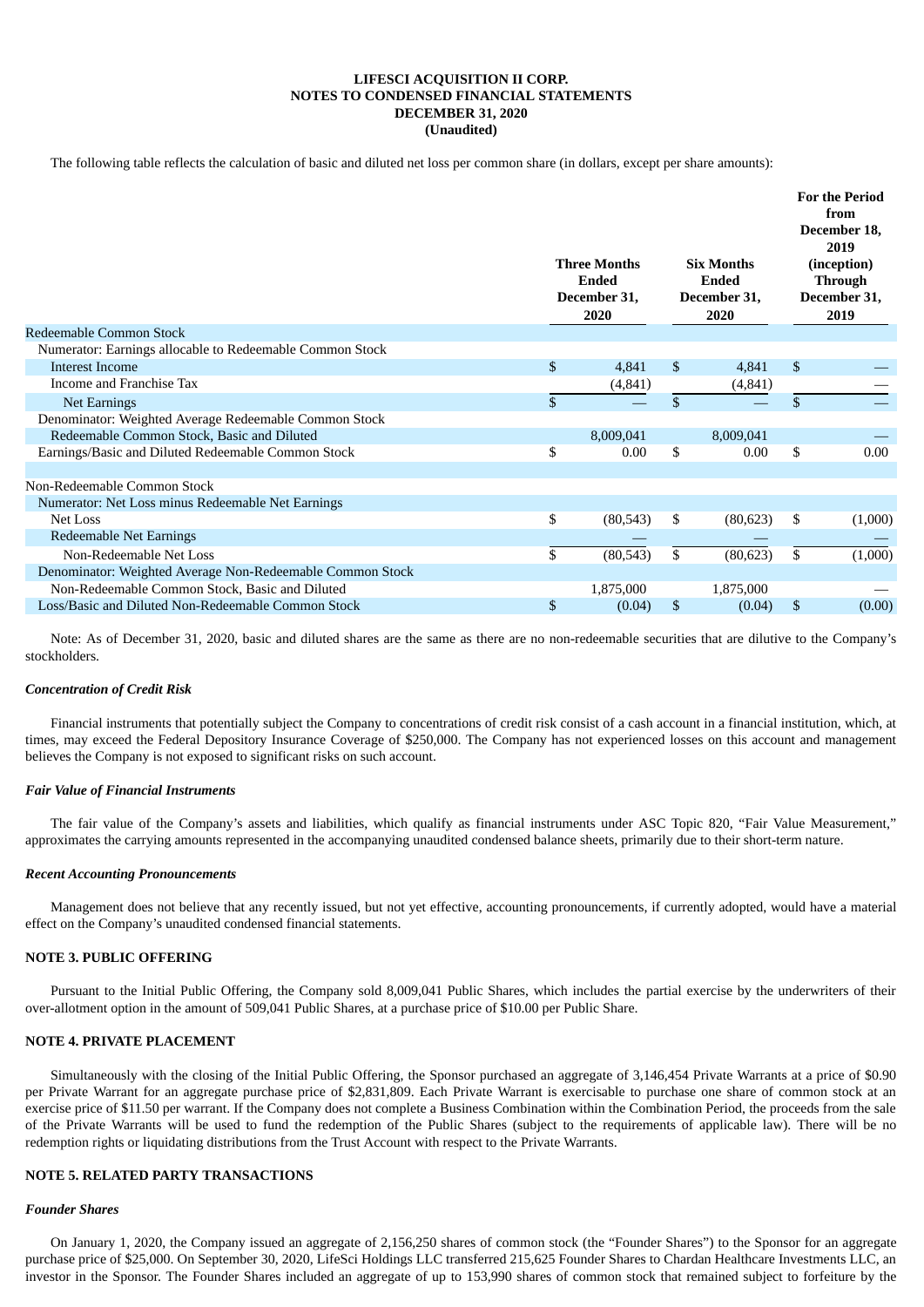Sponsor, following the underwriters' election to partially exercise their over-allotment option so that the number of Founder Shares would collectively represent 20% of the Company's issued and outstanding shares upon the completion of the Initial Public Offering. On January 8, 2021, the underwriters' election to exercise their remaining over-allotment option expired unexercised, resulting in 615,959 shares no longer subject to forfeiture and the forfeiture of 153,990 shares. Accordingly, as of January 8, 2021, there are 2,002,260 Founder Shares issued and outstanding (Note 9).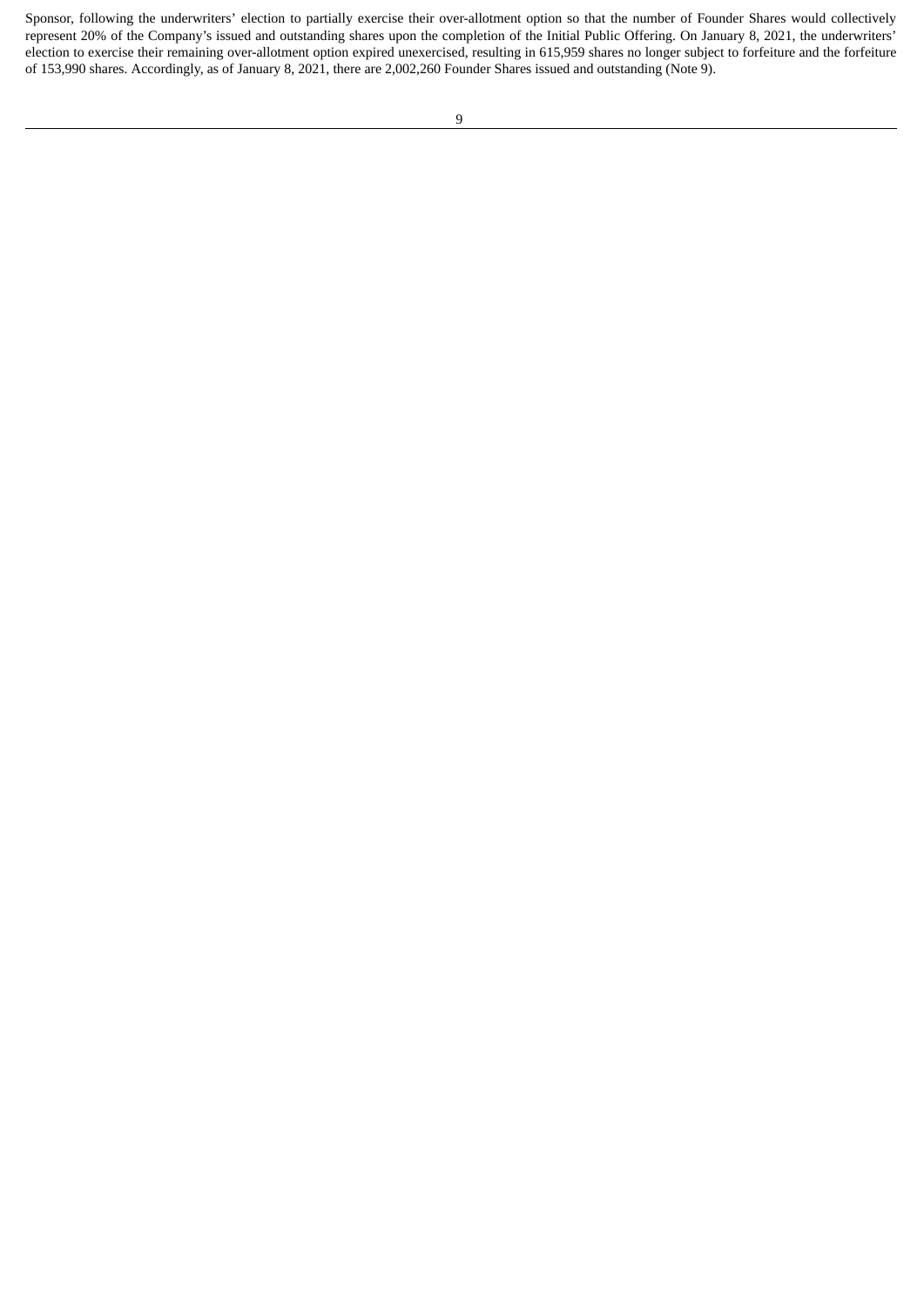The Sponsor and Chardan Healthcare Investments LLC have agreed that, subject to certain limited exceptions, 50% of the Founder Shares will not be transferred, assigned, sold or released from escrow until the earlier of (i) six months after the date of the consummation of a Business Combination or (ii) the date on which the closing price of the Company's shares of common stock equals or exceeds \$12.50 per share (as adjusted for stock splits, stock dividends, reorganizations and recapitalizations) for any 20 trading days within any 30-trading day period commencing after a Business Combination and the remaining 50% of the Founder Shares will not be transferred, assigned, sold or released from escrow until six months after the date of the consummation of a Business Combination, or earlier, in either case, if, subsequent to a Business Combination, the Company consummates a subsequent liquidation, merger, stock exchange or other similar transaction which results in all of the stockholders having the right to exchange their shares of common stock for cash, securities or other property.

### *Administrative Support Agreement*

The Company entered into an agreement, commencing on November 20, 2020 through the earlier of the Company's consummation of a Business Combination and its liquidation, to pay an affiliate of the Sponsor a total of \$10,000 per month for office space, utilities and secretarial support. For each of the three and six months ended December 31, 2020, the Company incurred \$10,000 in fees for these services, of which such amount is included in accrued expenses in the accompanying unaudited condensed balance sheets.

### *Promissory Note — Related Party*

On June 19, 2020, the Company issued an unsecured promissory note to the Sponsor (the "Promissory Note"), pursuant to which the Company could borrow up to an aggregate principal amount of \$175,000. The Promissory Note was non-interest bearing and payable within 15 days of the Sponsor providing the Company with written notice of demand. The outstanding balance under the Promissory Note of \$175,000 was repaid at the closing of the Initial Public Offering on November 24, 2020.

## *Related Party Loans*

In order to finance transaction costs in connection with a Business Combination, the Sponsor, an affiliate of the Sponsor, or the Company's officers and directors may, but are not obligated to, loan the Company funds from time to time or at any time, as may be required ("Working Capital Loans"). Each Working Capital Loan would be evidenced by a promissory note. The Working Capital Loans would be paid upon consummation of a Business Combination, without interest or, at the lender's discretion, up to \$500,000 of such Working Capital Loans may be converted into warrants of the post Business Combination entity at a price of \$0.90 per warrant. In the event that a Business Combination does not close, the Company may use a portion of the proceeds held outside the Trust Account to repay the Working Capital Loans, but no proceeds held in the Trust Account would be used to repay the Working Capital Loans. The warrants would be identical to the Private Warrants. As of December 31, 2020 and June 30, 2020, the Company had no outstanding borrowings under the Working Capital Loans.

### **NOTE 6. COMMITMENTS**

#### *Risks and Uncertainties*

Management continues to evaluate the impact of the COVID-19 pandemic and has concluded that while it is reasonably possible that the virus could have a negative effect on the Company's financial position and/or search for a target company, the specific impact is not readily determinable as of the date of the financial statement. The financial statement does not include any adjustments that might result from the outcome of this uncertainty.

#### *Registration and Stockholder Rights*

Pursuant to a registration rights agreement entered into on November 20, 2020, the holders of the Founder Shares and the Private Warrants and any shares that may be issued upon conversion of Working Capital Loans (and all underlying securities) will be entitled to registration and stockholder rights. The holders of a majority of these securities are entitled to make up to two demands that the Company register such securities. The holders of the majority of the Founders Warrants can elect to exercise these registration rights at any time commencing three months prior to the date on which these shares of common stock are to be released from escrow. The holders of a majority of the Private Warrants can elect to exercise these registration rights at any time after the Company consummates a Business Combination. In addition, the holders have certain "piggy-back" registration rights with respect to registration statements filed subsequent to the consummation of a Business Combination. The Company will bear the expenses incurred in connection with the filing of any such registration statements. The Sponsor and its related persons may not, with respect to the Private Warrants purchased by it, (i) have more than one demand registration right at the Company's expense, (ii) exercise their demand registration rights more than five (5) years from the effective date of the registration statement of the Initial Public Offering, and (iii) exercise their "piggy-back" registration rights more than seven (7) years from the effective date of the Initial Public Offering, as long as the Sponsor or any of its related persons are beneficial owners of Private Warrants.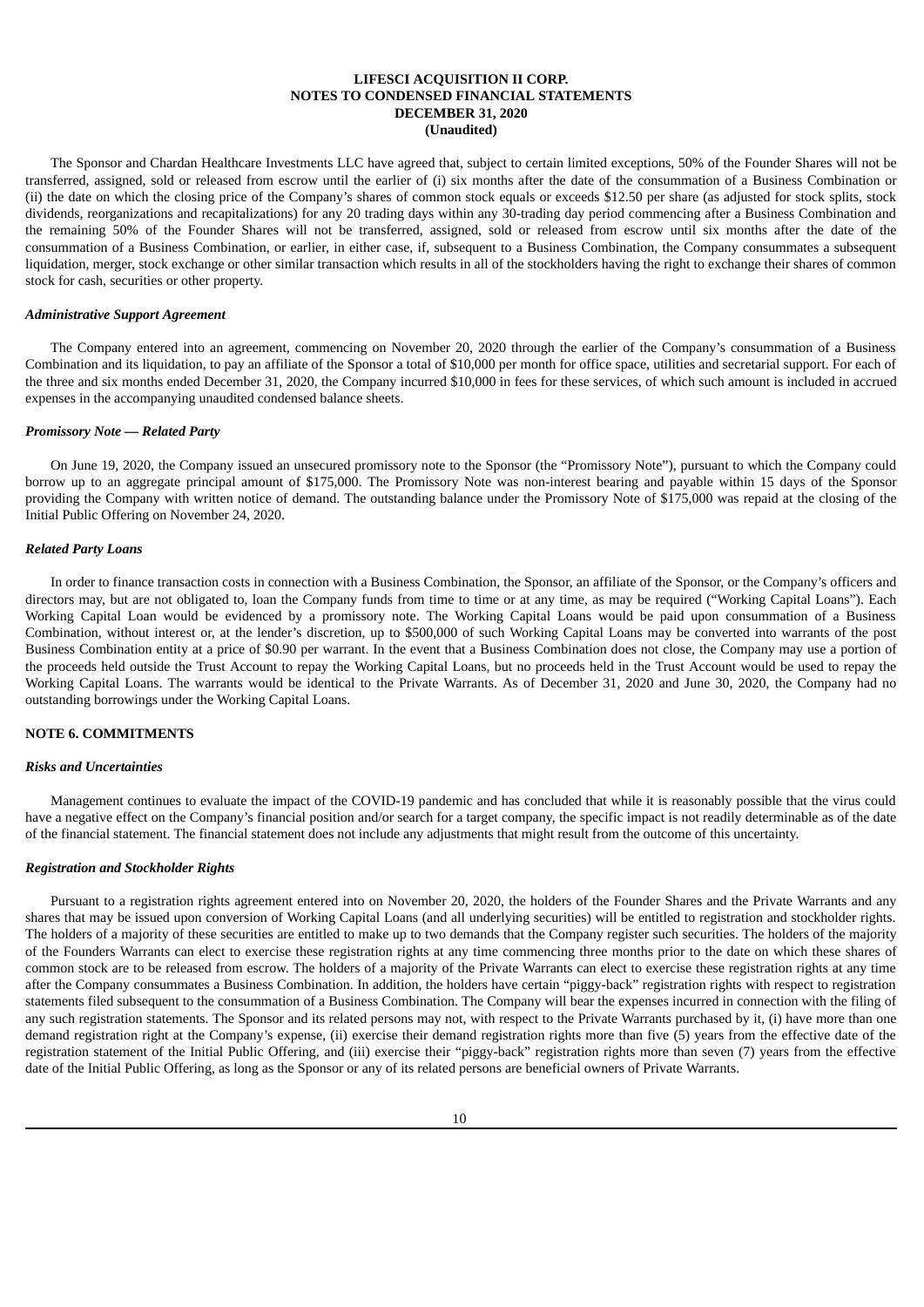## *Underwriting Agreement*

The Company granted the underwriters a 45-day option from the date of the Initial Public Offering to purchase up to 1,125,000 additional Public Shares to cover over-allotments, if any, at the Initial Public Offering price less the underwriting discounts and commissions. As a result of the underwriter's election to partially exercise the over-allotment option to purchase an additional 509,041 Public Shares, a total of 615,959 Public Shares remained available for purchase at a price of \$10.00 per Public Share. On January 8, 2021, the underwriters' election to exercise their remaining over-allotment option expired unexercised (Note 9).

The underwriters were paid cash underwriting discount of \$0.20 per Public Share, or \$1,601,808 in the aggregate.

### *Business Combination Marketing Agreement*

The Company has engaged LifeSci Capital LLC and Ladenburg Thalmann & Co. Inc. ("Ladenburg Thalmann ") as advisors in connection with a Business Combination to assist the Company in holding meetings with its stockholders to discuss the potential Business Combination and the target business' attributes, introduce the Company to potential investors that are interested in purchasing the Company's securities in connection with a Business Combination, assist the Company in obtaining stockholder approval for the Business Combination and assist the Company with its press releases and public filings in connection with the Business Combination. The Company will pay LifeSci Capital LLC and Ladenburg Thalmann a cash fee for such services upon the consummation of a Business Combination in an amount equal to 3.5% of the gross proceeds of the Initial Public Offering, or \$2,803,164, (exclusive of any applicable finders' fees which might become payable) with 75% of such fee payable to LifeSci Capital LLC and 25% to Ladenburg Thalmann; provided that up to 33% of the fee may be allocated in the Company's sole discretion to other third parties who are investment banks or financial advisory firms not participating in Initial Public Offering that assist the Company in identifying and consummating a Business Combination.

### **NOTE 7. STOCKHOLDERS' EQUITY**

*Preferred Stock* — The Company is authorized to issue 1,000,000 shares of preferred stock with a par value of \$0.0001 per share with such designations, voting and other rights and preferences as may be determined from time to time by the Company's board of directors. At December 31, 2020, there were no shares of preferred stock issued or outstanding.

*Common Stock* — The Company is authorized to issue 30,000,000 shares of common stock with a par value of \$0.0001 per share. Holders of the Company's common stock are entitled to one vote for each share. At December 31, 2020, there were 2,564,582 shares of common stock issued and outstanding, excluding 7,600,709 shares of common stock subject to possible redemption.

*Warrants* —The Private Warrants will become exercisable at any time commencing on the later of (1) one year after the closing of the Initial Public Offering or (2) the consummation of a Business Combination; provided that the Company has an effective and current registration statement covering the shares of common stock issuable upon the exercise of the Public Warrants and a current prospectus relating to such shares of common stock.

The Private Warrants purchased by the Sponsor will be exercisable on a cashless basis and not be exercisable more than five years from the commencement of sales of the Initial Public Offering, in accordance with FINRA Rule 5110(g)(8)(A), as long as the Sponsor or any of its related persons beneficially own these Private Warrants.

### **NOTE 8. FAIR VALUE MEASUREMENTS**

The fair value of the Company's financial assets and liabilities reflects management's estimate of amounts that the Company would have received in connection with the sale of the assets or paid in connection with the transfer of the liabilities in an orderly transaction between market participants at the measurement date. In connection with measuring the fair value of its assets and liabilities, the Company seeks to maximize the use of observable inputs (market data obtained from independent sources) and to minimize the use of unobservable inputs (internal assumptions about how market participants would price assets and liabilities). The following fair value hierarchy is used to classify assets and liabilities based on the observable inputs and unobservable inputs used in order to value the assets and liabilities: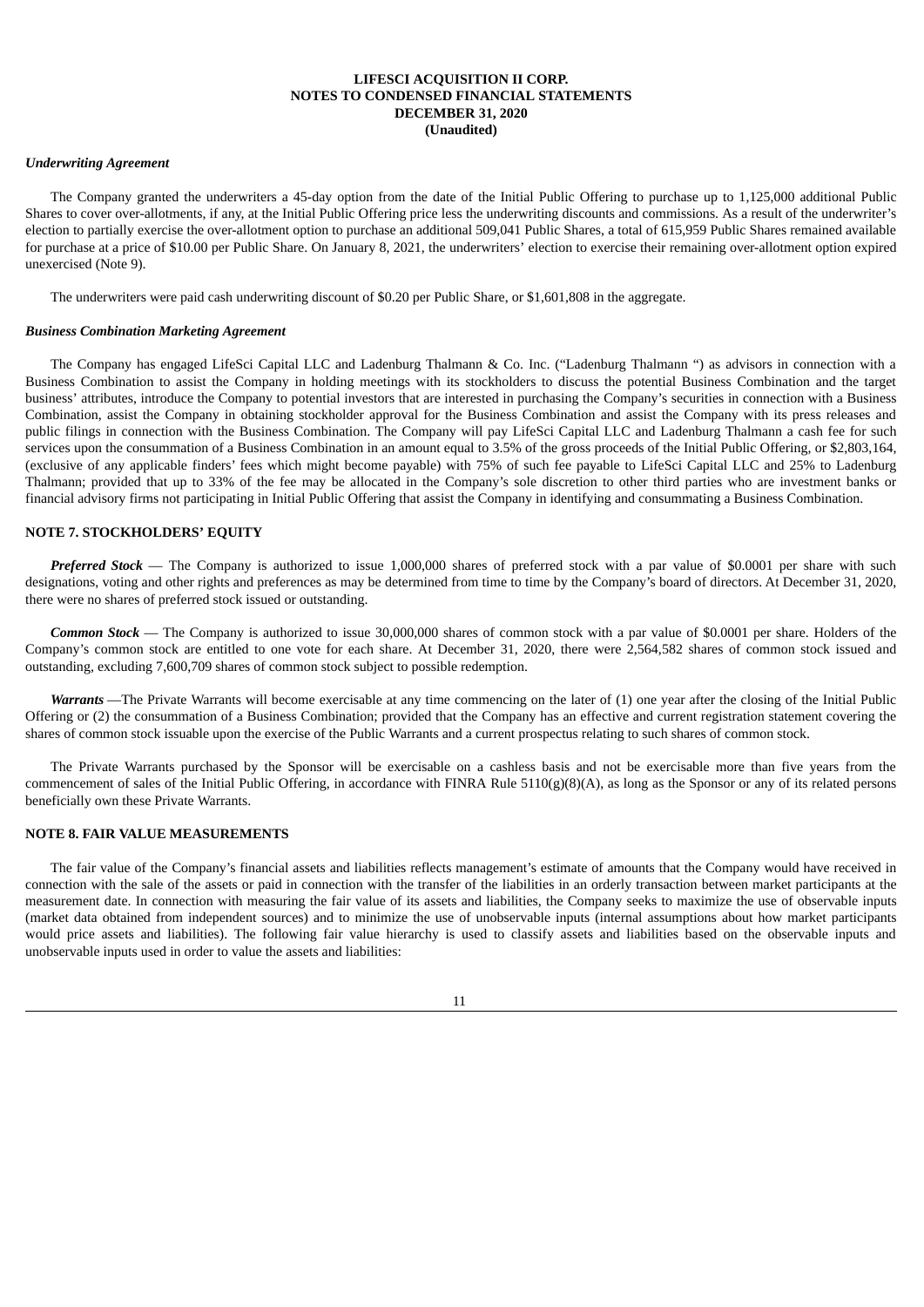- Level 1: Quoted prices in active markets for identical assets or liabilities. An active market for an asset or liability is a market in which transactions for the asset or liability occur with sufficient frequency and volume to provide pricing information on an ongoing basis.
- Level 2: Observable inputs other than Level 1 inputs. Examples of Level 2 inputs include quoted prices in active markets for similar assets or liabilities and quoted prices for identical assets or liabilities in markets that are not active.

Level 3: Unobservable inputs based on our assessment of the assumptions that market participants would use in pricing the asset or liability.

At December 31, 2020, assets held in the Trust Account were comprised of \$80,095,253 in money market funds which are invested in U.S. Treasury Securities. During the six months ended December 31, 2020, the Company did not withdraw any interest income from the Trust Account.

The following table presents information about the Company's assets that are measured at fair value on a recurring basis at December 31, 2020 and indicates the fair value hierarchy of the valuation inputs the Company utilized to determine such fair value:

|                                                                 |       | December 31, |
|-----------------------------------------------------------------|-------|--------------|
| <b>Description</b>                                              | ∟evel | 2020         |
| Assets:                                                         |       |              |
| Marketable securities held in Trust Account – Money Market Fund |       | 80,095,253   |

# **NOTE 9. SUBSEQUENT EVENTS**

The Company evaluated subsequent events and transactions that occurred after the balance sheet date up to the date that the unaudited condensed financial statements were issued. Based upon this review, other than as described below, the Company did not identify any subsequent events that would have required adjustment or disclosure in the unaudited condensed financial statements.

On January 8, 2021, the underwriters' election to exercise their remaining over-allotment option expired unexercised, resulting in the forfeiture of 153,990 Founder Shares. Accordingly, as of January 8, 2021, there are 2,002,260 Founder Shares issued and outstanding.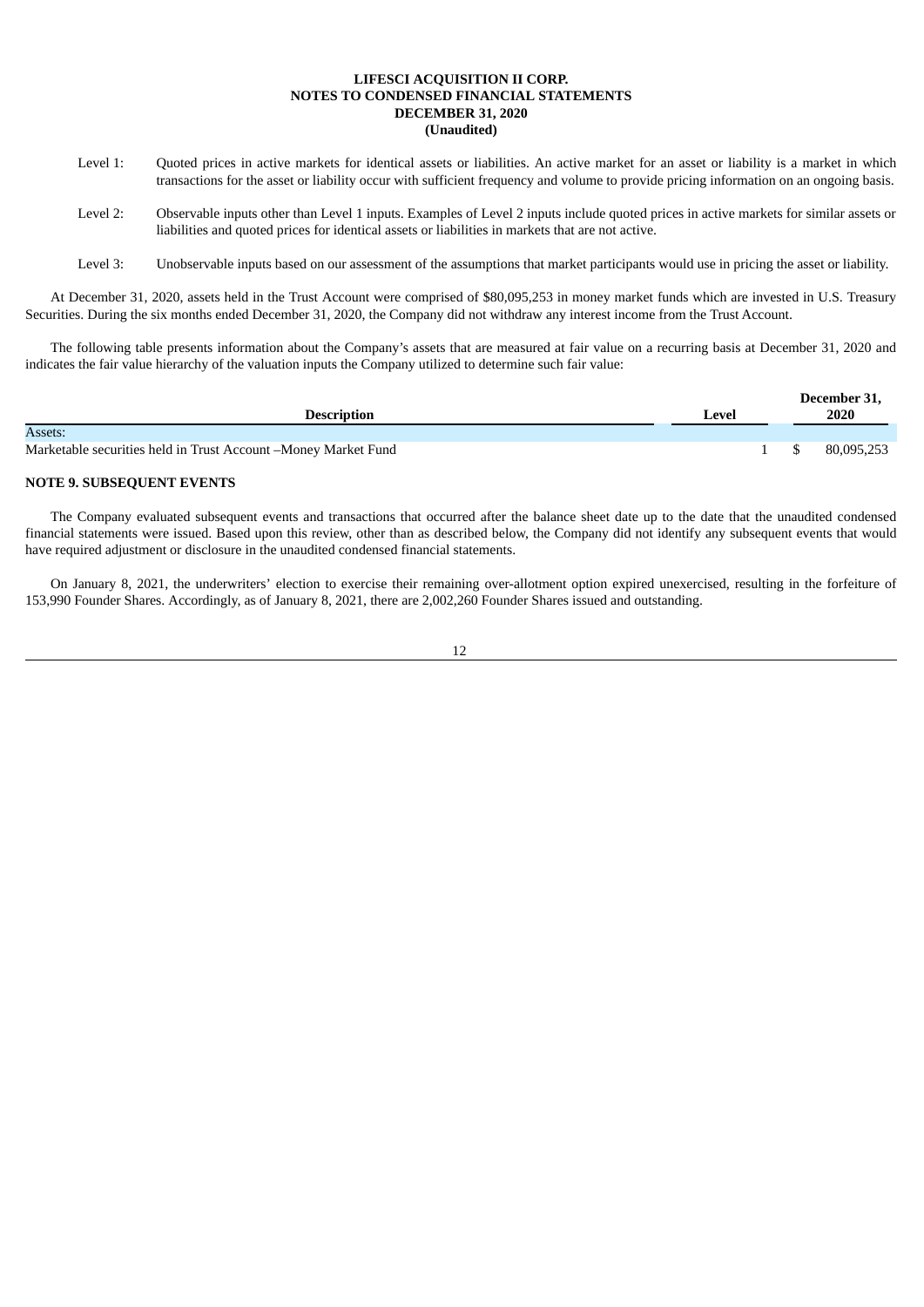# <span id="page-15-0"></span>**ITEM 2. MANAGEMENT'S DISCUSSION AND ANALYSIS OF FINANCIAL CONDITION AND RESULTS OF OPERATIONS**

References in this report (the "Quarterly Report") to "we," "us" or the "Company" refer to LifeSci Acquisition II Corp. References to our "management" or our "management team" refer to our officers and directors, references to the "Sponsor" refer to LifeSci Holdings, LLC. The following discussion and analysis of the Company's financial condition and results of operations should be read in conjunction with the financial statements and the notes thereto contained elsewhere in this Quarterly Report. Certain information contained in the discussion and analysis set forth below includes forward-looking statements that involve risks and uncertainties.

### *Special Note Regarding Forward-Looking Statements*

This Quarterly Report includes "forward-looking statements" within the meaning of Section 27A of the Securities Act of 1933 and Section 21E of the Exchange Act that are not historical facts, and involve risks and uncertainties that could cause actual results to differ materially from those expected and projected. All statements, other than statements of historical fact included in this Form 10-Q including, without limitation, statements in this "Management's Discussion and Analysis of Financial Condition and Results of Operations" regarding the Company's financial position, business strategy and the plans and objectives of management for future operations, are forward-looking statements. Words such as "expect," "believe," "anticipate," "intend," "estimate," "seek" and variations and similar words and expressions are intended to identify such forward-looking statements. Such forwardlooking statements relate to future events or future performance, but reflect management's current beliefs, based on information currently available. A number of factors could cause actual events, performance or results to differ materially from the events, performance and results discussed in the forwardlooking statements. For information identifying important factors that could cause actual results to differ materially from those anticipated in the forwardlooking statements, please refer to the Risk Factors section of the Company's final prospectus for its Initial Public Offering filed with the U.S. Securities and Exchange Commission (the "SEC"). The Company's securities filings can be accessed on the EDGAR section of the SEC's website at www.sec.gov. Except as expressly required by applicable securities law, the Company disclaims any intention or obligation to update or revise any forward-looking statements whether as a result of new information, future events or otherwise.

#### *Overview*

We are a blank check company formed under the laws of the State of Delaware on December 18, 2019 for the purpose of effecting a merger, capital stock exchange, asset acquisition, stock purchase, reorganization or other similar Business Combination with one or more businesses. We intend to effectuate our Business Combination using cash from the proceeds of the Initial Public Offering and the sale of the Private Warrants, our capital stock, debt or a combination of cash, stock and debt.

We expect to continue to incur significant costs in the pursuit of our acquisition plans. We cannot assure you that our plans to complete a Business Combination will be successful.

#### *Results of Operations*

We have neither engaged in any operations nor generated any revenues to date. Our only activities since inception have been organizational activities, those necessary to prepare for our Initial Public Offering, and subsequent to our Initial Public Offering, identifying a target for our initial Business Combination. We do not expect to generate any operating revenues until after completion of our initial Business Combination. We generate non-operating income in the form of interest income on investments held in the Trust Account. We incur expenses as a result of being a public company (for legal, financial reporting, accounting and auditing compliance), as well as expenses as we conduct due diligence on prospective Business Combination candidates.

For the three months ended December 31, 2020, we had a net loss of \$80,543, which consists of operating costs of \$85,384, offset by interest income on investments held in the Trust Account of \$4,841.

For the six months ended December 31, 2020, we had a net loss of \$80,623, which consists of operating costs of \$85,464, offset by interest income on investments held in the Trust Account of \$4,841.

For the period from December 18, 2019 (inception) through December 31, 2019, we had a net loss of \$1,000, which consists of formation and operating costs.

#### *Liquidity and Capital Resources*

Until the consummation of our Initial Public Offering, our only sources of liquidity were an initial purchase of common stock by the Sponsor and loans from our Sponsor.

On November 24, 2020, we consummated the Initial Public Offering of 8,009,041 Public Shares, which includes the partial exercise by the underwriter of its over-allotment option in the amount of 509,041 Public Shares, at a price of \$10.00 per Public Share, generating gross proceeds of \$80,090,410. Simultaneously with the closing of the Initial Public Offering, we consummated the sale of 3,146,454 Private Warrants to the Sponsor at a price of \$0.90 per Private Warrant, generating gross proceeds of \$2,831,809.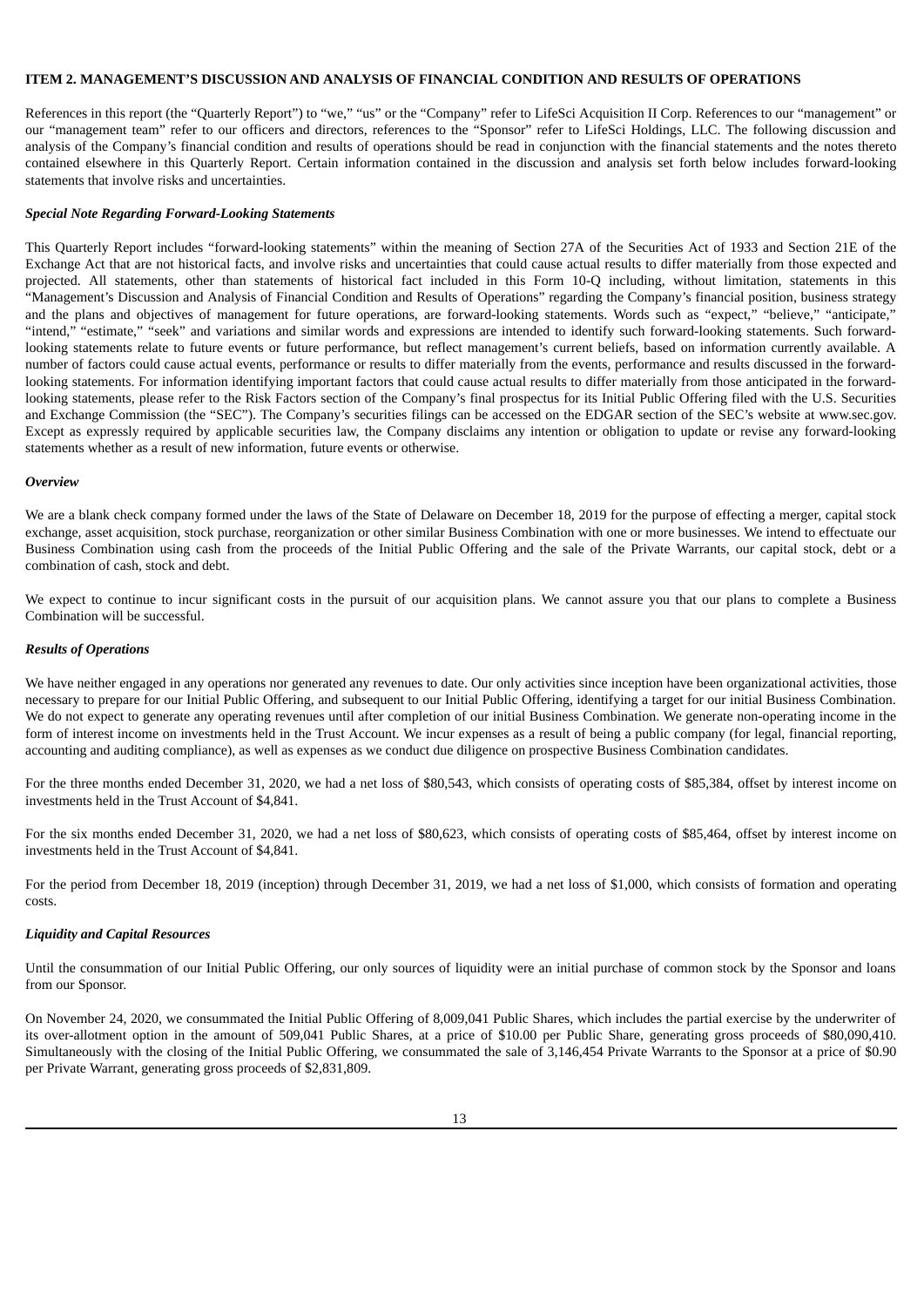Following the Initial Public Offering, the partial exercise of the over-allotment option and the sale of the Private Warrants, a total of \$80,090,410 was placed in the Trust Account. We incurred \$1,858,498 in transaction costs, including \$1,601,808 of underwriting fees and \$256,690 of other costs.

For the six months ended December 31, 2020, cash used in operating activities was \$214,596. Net loss of \$80,623 was affected by interest earned on investments held in the Trust Account of \$4,841 and changes in operating assets and liabilities, which used \$129,132 of cash from operating activities.

As of December 31, 2020, we had investments of \$80,095,253 held in the Trust Account. We intend to use substantially all of the funds held in the Trust Account, including any amounts representing interest earned on the Trust Account (less deferred underwriting commissions) to complete our initial Business Combination. We may withdraw interest to pay taxes. To the extent that our capital stock or debt is used, in whole or in part, as consideration to complete our initial Business Combination, the remaining proceeds held in the Trust Account will be used as working capital to finance the operations of the target business or businesses, make other acquisitions and pursue our growth strategies.

As of December 31, 2020, we had cash of \$783,713 outside of the Trust Account. We intend to use the funds held outside the Trust Account primarily to identify and evaluate target businesses, perform business due diligence on prospective target businesses, travel to and from the offices, plants or similar locations of prospective target businesses or their representatives or owners, review corporate documents and material agreements of prospective target businesses, and structure, negotiate and complete our initial Business Combination.

In order to fund working capital deficiencies or finance transaction costs in connection with a Business Combination, the Sponsors, or an affiliate of the Sponsor, or certain of the Company's officers and directors or their affiliates may, but are not obligated to, loan us funds as may be required. Each Working Capital Loan would be evidenced by a promissory note. If we complete a Business Combination, we would repay the Working Capital Loans out of the proceeds of the Trust Account released to us. Otherwise, the Working Capital Loans would be repaid only out of funds held outside the Trust Account. In the event that a Business Combination does not close, we may use a portion of proceeds held outside the Trust Account to repay the Working Capital Loans but no proceeds held in the Trust Account would be used to repay the Working Capital Loans. The Working Capital Loans would either be repaid upon consummation of a Business Combination, without interest, or, at the lender's discretion, up to \$500,000 of such Working Capital Loans may be convertible into warrants of the post Business Combination entity. The warrants would be identical to the Private Warrants.

# *Off-Balance Sheet Financing Arrangements*

We have no obligations, assets or liabilities, which would be considered off-balance sheet arrangements as of December 31, 2020. We do not participate in transactions that create relationships with unconsolidated entities or financial partnerships, often referred to as variable interest entities, which would have been established for the purpose of facilitating off-balance sheet arrangements. We have not entered into any off-balance sheet financing arrangements, established any special purpose entities, guaranteed any debt or commitments of other entities, or purchased any non-financial assets.

## *Contractual Obligations*

We do not have any long-term debt, capital lease obligations, operating lease obligations or long-term liabilities, other than an agreement to pay an affiliate of the Sponsor a monthly fee of \$10,000 for office space, utilities and secretarial support to the Company. We began incurring these fees on November 20, 2020 and will continue to incur these fees monthly until the earlier of the completion of the Business Combination and the Company's liquidation.

### *Critical Accounting Policies*

The preparation of condensed financial statements and related disclosures in conformity with accounting principles generally accepted in the United States of America requires management to make estimates and assumptions that affect the reported amounts of assets and liabilities, disclosure of contingent assets and liabilities at the date of the financial statements, and income and expenses during the periods reported. Actual results could materially differ from those estimates. We have identified the following critical accounting policies:

### *Common Stock Subject to Possible Redemption*

We account for our common stock subject to possible redemption in accordance with the guidance in Accounting Standards Codification ("ASC") Topic 480 "Distinguishing Liabilities from Equity." Common stock subject to mandatory redemption is classified as a liability instrument and is measured at fair value. Conditionally redeemable common stock (including common stock that features redemption rights that are either within the control of the holder or subject to redemption upon the occurrence of uncertain events not solely within our control) is classified as temporary equity. At all other times, common stock is classified as stockholders' equity. Our common stock features certain redemption rights that are considered to be outside of our control and subject to occurrence of uncertain future events. Accordingly, the common stock subject to possible redemption is presented as temporary equity, outside of the stockholders' equity section of our condensed balance sheets.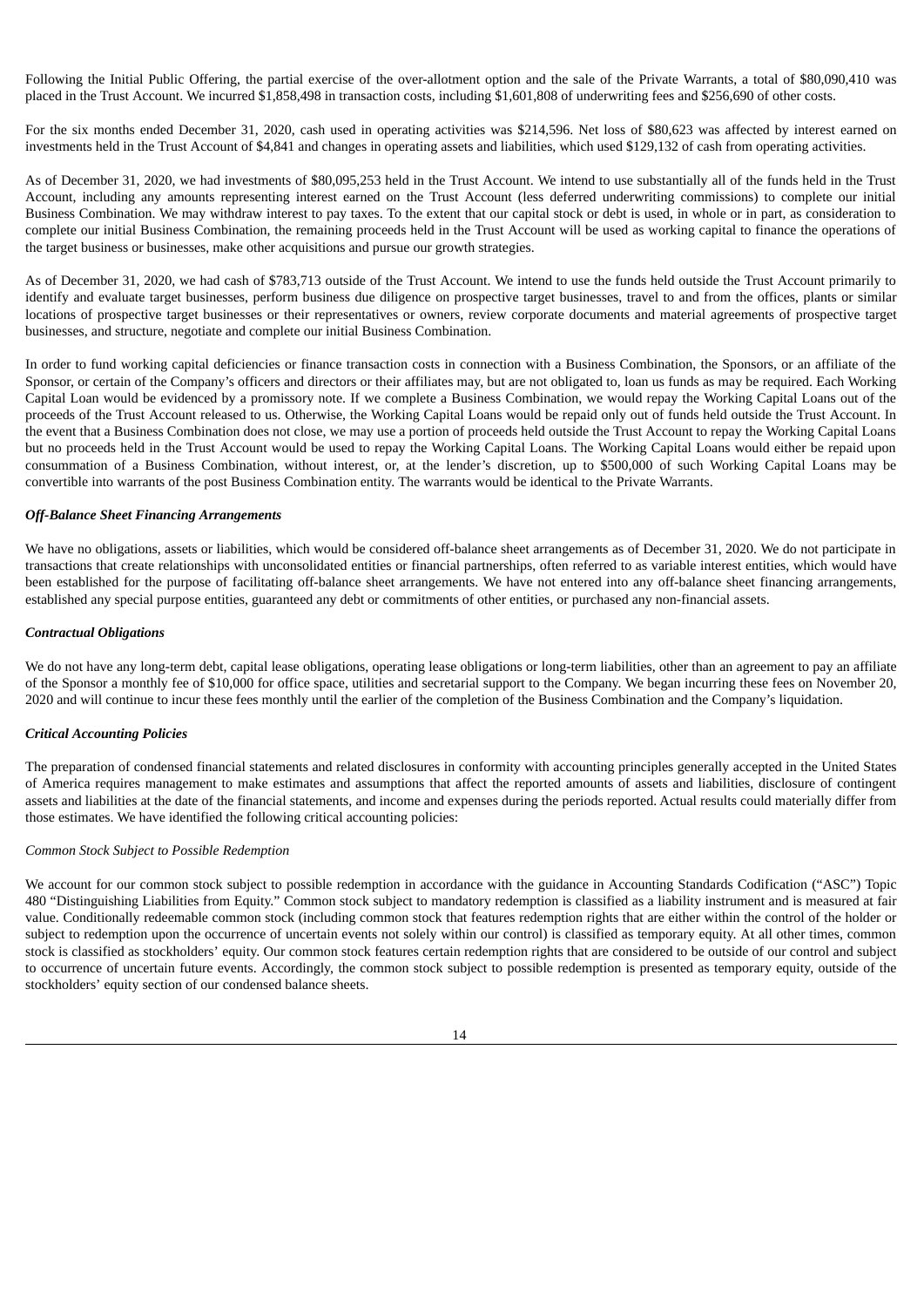## *Net Loss per Common Share*

We apply the two-class method in calculating earnings per share. Shares of common stock subject to possible redemption which are not currently redeemable and are not redeemable at fair value, have been excluded from the calculation of basic net loss per share since such shares, if redeemed, only participate in their pro rata share of the Trust Account earnings. Our net income is adjusted for the portion of income that is attributable to common stock subject to possible redemption, as these shares only participate in the earnings of the Trust Account and not our income or losses.

### *Recent Accounting Standards*

Management does not believe that any recently issued, but not yet effective, accounting pronouncements, if currently adopted, would have a material effect on our condensed financial statements.

# <span id="page-17-0"></span>**ITEM 3. QUANTITATIVE AND QUALITATIVE DISCLOSURES ABOUT MARKET RISK**

As of December 31, 2020, we were not subject to any market or interest rate risk. Following the consummation of our Initial Public Offering, the net proceeds received into the Trust Account, have been invested in U.S. government treasury bills, notes or bonds with a maturity of 183 days or less or in certain money market funds that invest solely in US treasuries. Due to the short-term nature of these investments, we believe there will be no associated material exposure to interest rate risk.

# <span id="page-17-1"></span>**ITEM 4. CONTROLS AND PROCEDURES**

Disclosure controls and procedures are controls and other procedures that are designed to ensure that information required to be disclosed in our reports filed or submitted under the Exchange Act is recorded, processed, summarized and reported within the time periods specified in the SEC's rules and forms. Disclosure controls and procedures include, without limitation, controls and procedures designed to ensure that information required to be disclosed in our reports filed or submitted under the Exchange Act is accumulated and communicated to our management, including our Chief Executive Officer and Chief Financial Officer, to allow timely decisions regarding required disclosure.

#### *Evaluation of Disclosure Controls and Procedures*

As required by Rules 13a-15 and 15d-15 under the Exchange Act, our Chief Executive Officer and Chief Financial Officer carried out an evaluation of the effectiveness of the design and operation of our disclosure controls and procedures as of December 31, 2020. Based upon their evaluation, our Chief Executive Officer and Chief Financial Officer concluded that our disclosure controls and procedures (as defined in Rules 13a-15 (e) and 15d-15 (e) under the Exchange Act) were effective.

#### *Changes in Internal Control Over Financial Reporting*

During the most recently completed fiscal quarter, there has been no change in our internal control over financial reporting that has materially affected, or is reasonably likely to materially affect, our internal control over financial reporting.

# <span id="page-17-2"></span>**PART II - OTHER INFORMATION**

#### <span id="page-17-3"></span>**ITEM 1. LEGAL PROCEEDINGS.**

None.

### <span id="page-17-4"></span>**ITEM 1A. RISK FACTORS.**

Factors that could cause our actual results to differ materially from those in this Quarterly Report include the risk factors described in our final prospectus filed with the SEC on November 23, 2020. As of the date of this Quarterly Report, there have been no material changes to the risk factors disclosed in our final prospectus filed with the SEC.

### <span id="page-17-5"></span>**ITEM 2. UNREGISTERED SALES OF EQUITY SECURITIES AND USE OF PROCEEDS.**

On November 24, 2020, we consummated our Initial Public Offering of 8,009,041 Public Shares, which includes the partially exercise by the underwriters of their over-allotment option in the amount of 509,041 Public Shares. The Public Shares were sold at an offering price of \$10.00 per Public Share, generating total gross proceeds of \$80,090,410. LifeSci Capital LLC and Ladenburg Thalmann & Co. Inc. acted as joint book running managers of the offering. The securities sold in the offering were registered under the Securities Act on registration statements on Form S-1 (No. 333-249480). The SEC declared the registration statements effective on November 20, 2020.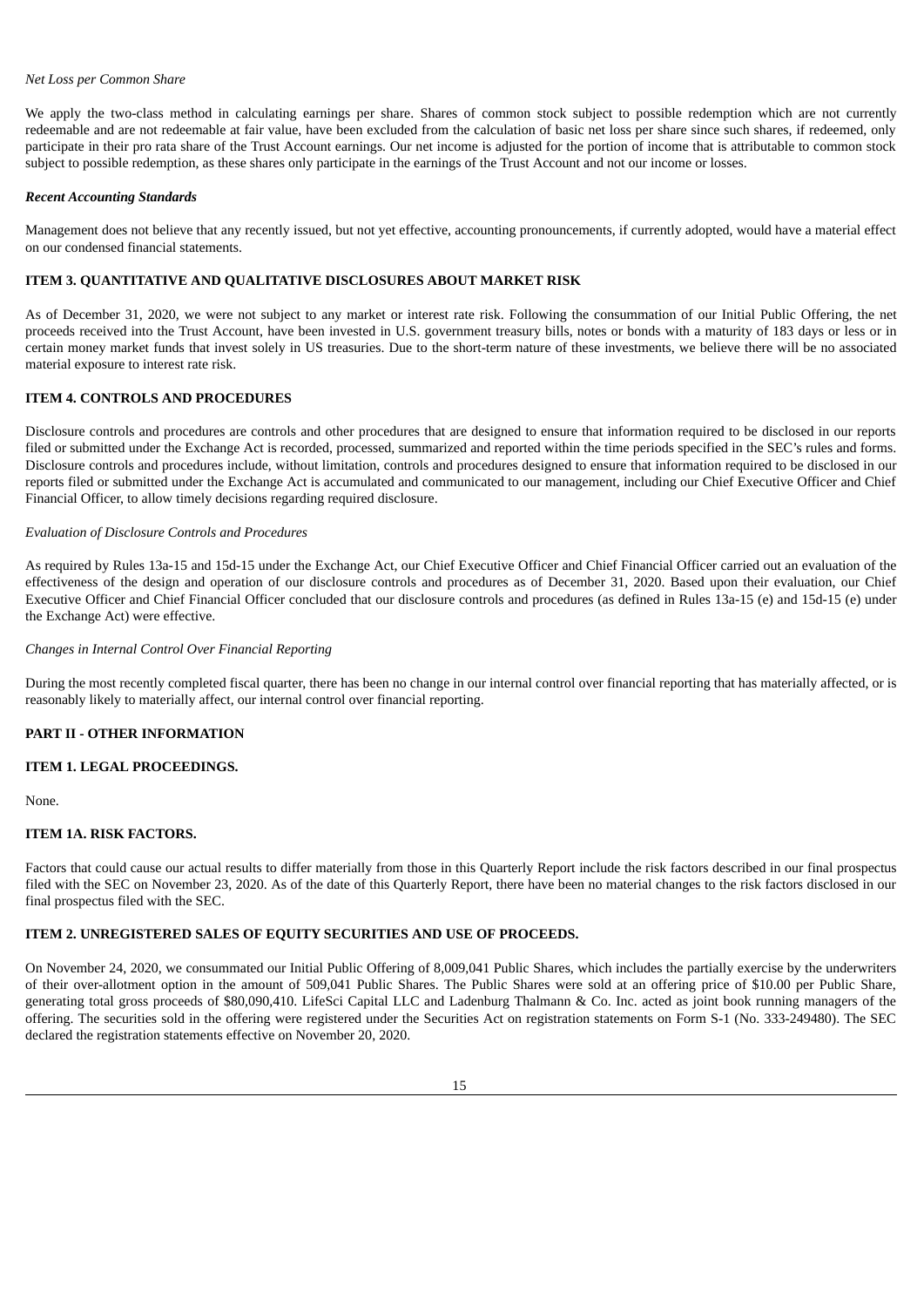Simultaneously with the consummation of the Initial Public Offering and the partial exercise of the over-allotment option, we consummated a private placement of 3,146,454 Private Warrants to LifeSci Holdings, LLC at a price of \$0.90 per Private Warrant, generating total proceeds of \$2,831,809. Such securities were issued pursuant to the exemption from registration contained in Section  $4(a)(2)$  of the Securities Act.

Of the gross proceeds received from the Initial Public Offering, the partial exercise of the over-allotment option and the Private Warrants, \$80,090,410 was placed in the Trust Account.

We paid a total of \$1,601,808 underwriting discounts and commissions and \$256,690 for other costs and expenses related to the Initial Public Offering.

For a description of the use of the proceeds generated in our Initial Public Offering, see Part I, Item 2 of this Form 10-Q.

# <span id="page-18-0"></span>**ITEM 3. DEFAULTS UPON SENIOR SECURITIES.**

None.

## <span id="page-18-1"></span>**ITEM 4. MINE SAFETY DISCLOSURES.**

Not applicable.

# <span id="page-18-2"></span>**ITEM 5. OTHER INFORMATION.**

None.

# <span id="page-18-3"></span>**ITEM 6. EXHIBITS.**

The following exhibits are filed as part of, or incorporated by reference into, this Quarterly Report on Form 10-Q.

| No.         | <b>Description of Exhibit</b>                                                                                                                                   |
|-------------|-----------------------------------------------------------------------------------------------------------------------------------------------------------------|
| 1.1         | Underwriting Agreement, dated November 20, 2020, by and between the Registrant and LifeSci Capital LLC and Ladenburg Thalmann &                                 |
|             | Co. Inc. $(1)$                                                                                                                                                  |
| 1.2         | Business Combination Marketing Agreement, dated November 20, 2020, by and between the Company and LifeSci Capital LLC and                                       |
|             | Ladenburg Thalmann & Co. Inc. (1)                                                                                                                               |
| 3.1         | <u>Amended and Restated Certificate of Incorporation.</u> <sup>(1)</sup>                                                                                        |
| 4.1         | Private Warrant Agreement, dated November 24, 2020. <sup>(1)</sup>                                                                                              |
| 10.1        | Letter Agreements, dated November 20, 2020, among the Registrant and the Registrant's officers, directors and Initial Stockholders. (1)                         |
| 10.2        | Investment Management Trust Agreement, dated November 20, 2020, by and between Continental Stock Transfer & Trust Company and                                   |
|             | the Registrant. $(1)$                                                                                                                                           |
| 10.3        | Stock Escrow Agreement, dated November 20, 2020, among the Registrant, Continental Stock Transfer & Trust Company and the Initial                               |
|             | Stockholders. <sup>(1)</sup>                                                                                                                                    |
| 10.4        | Registration and Stockholder Rights Agreement, dated November 20, 2020, by and between the Registrant and Initial Stockholders. (1)                             |
| <u>10.5</u> | Subscription Agreement, dated November 20, 2020, by and between the Registrant and LifeSci Holdings LLC. <sup>(1)</sup>                                         |
| <u>10.6</u> | Administrative Services Agreement, dated November 20, 2020, by and between the Registrant and LifeSci Capital LLC. <sup>(1)</sup>                               |
| $31.1*$     | Certification of Principal Executive Officer Pursuant to Securities Exchange Act Rules 13a-14(a) and 15(d)-14(a), as adopted Pursuant to                        |
|             | Section 302 of the Sarbanes-Oxley Act of 2002                                                                                                                   |
| $31.2*$     | Certification of Principal Financial Officer Pursuant to Securities Exchange Act Rules 13a-14(a) and 15(d)-14(a), as adopted Pursuant to                        |
|             | Section 302 of the Sarbanes-Oxley Act of 2002                                                                                                                   |
| $32.1**$    | Certification of Principal Executive Officer Pursuant to 18 U.S.C. Section 1350, as adopted Pursuant to Section 906 of the Sarbanes-Oxley<br><b>Act of 2002</b> |
| $32.2**$    | Certification of Principal Financial Officer Pursuant to 18 U.S.C. Section 1350, as adopted Pursuant to Section 906 of the Sarbanes-Oxley                       |
|             | <b>Act of 2002</b>                                                                                                                                              |
| $101.INS*$  | <b>XBRL Instance Document</b>                                                                                                                                   |
| $101.CAL*$  | XBRL Taxonomy Extension Calculation Linkbase Document                                                                                                           |
| 101.SCH*    | XBRL Taxonomy Extension Schema Document                                                                                                                         |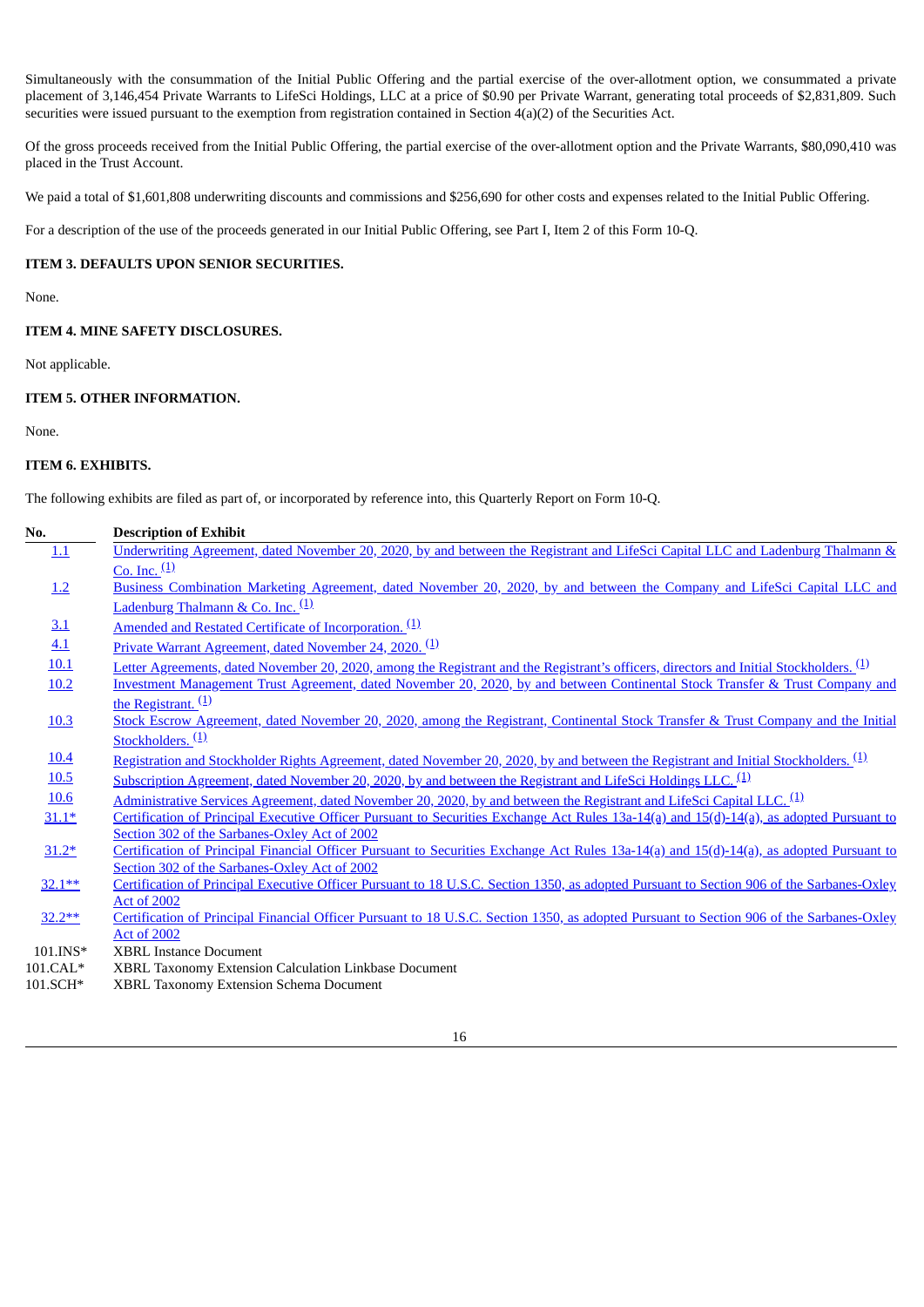- 101.DEF\* XBRL Taxonomy Extension Definition Linkbase Document
- 101.LAB\* XBRL Taxonomy Extension Labels Linkbase Document<br>101.PRE\* XBRL Taxonomy Extension Presentation Linkbase Docu
- XBRL Taxonomy Extension Presentation Linkbase Document
- (1) Previously filed as an exhibit to our Current Report on Form 8-K filed on November 25, 2020.
- Filed herewith.
- \*\* Furnished.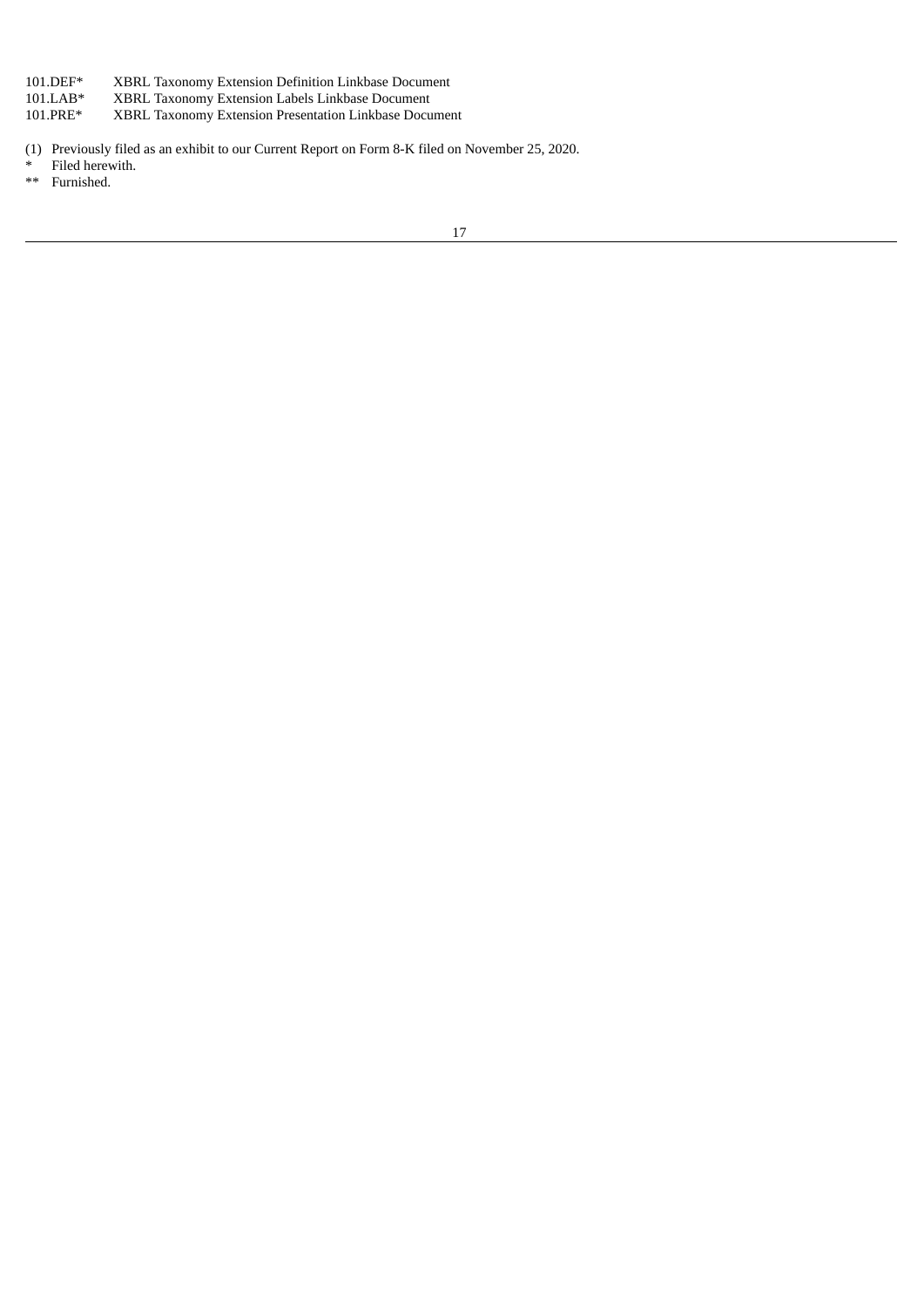# **SIGNATURES**

<span id="page-20-0"></span>Pursuant to the requirements of Securities Exchange Act of 1934, the registrant has duly caused this report to be signed on its behalf by the undersigned, thereunto duly authorized.

# **LIFESCI ACQUISITION II CORP.**

| Date: February 2, 2021 |        | /s/ Andrew McDonald                          |  |  |  |  |
|------------------------|--------|----------------------------------------------|--|--|--|--|
|                        | Name:  | Andrew McDonald                              |  |  |  |  |
|                        | Title: | <b>Chief Executive Officer</b>               |  |  |  |  |
|                        |        | (Principal Executive Officer)                |  |  |  |  |
| Date: February 2, 2021 |        | /s/ David Dobkin                             |  |  |  |  |
|                        | Name:  | David Dobkin                                 |  |  |  |  |
|                        | Title: | Chief Financial Officer                      |  |  |  |  |
|                        |        | (Principal Financial and Accounting Officer) |  |  |  |  |
|                        |        |                                              |  |  |  |  |
|                        |        |                                              |  |  |  |  |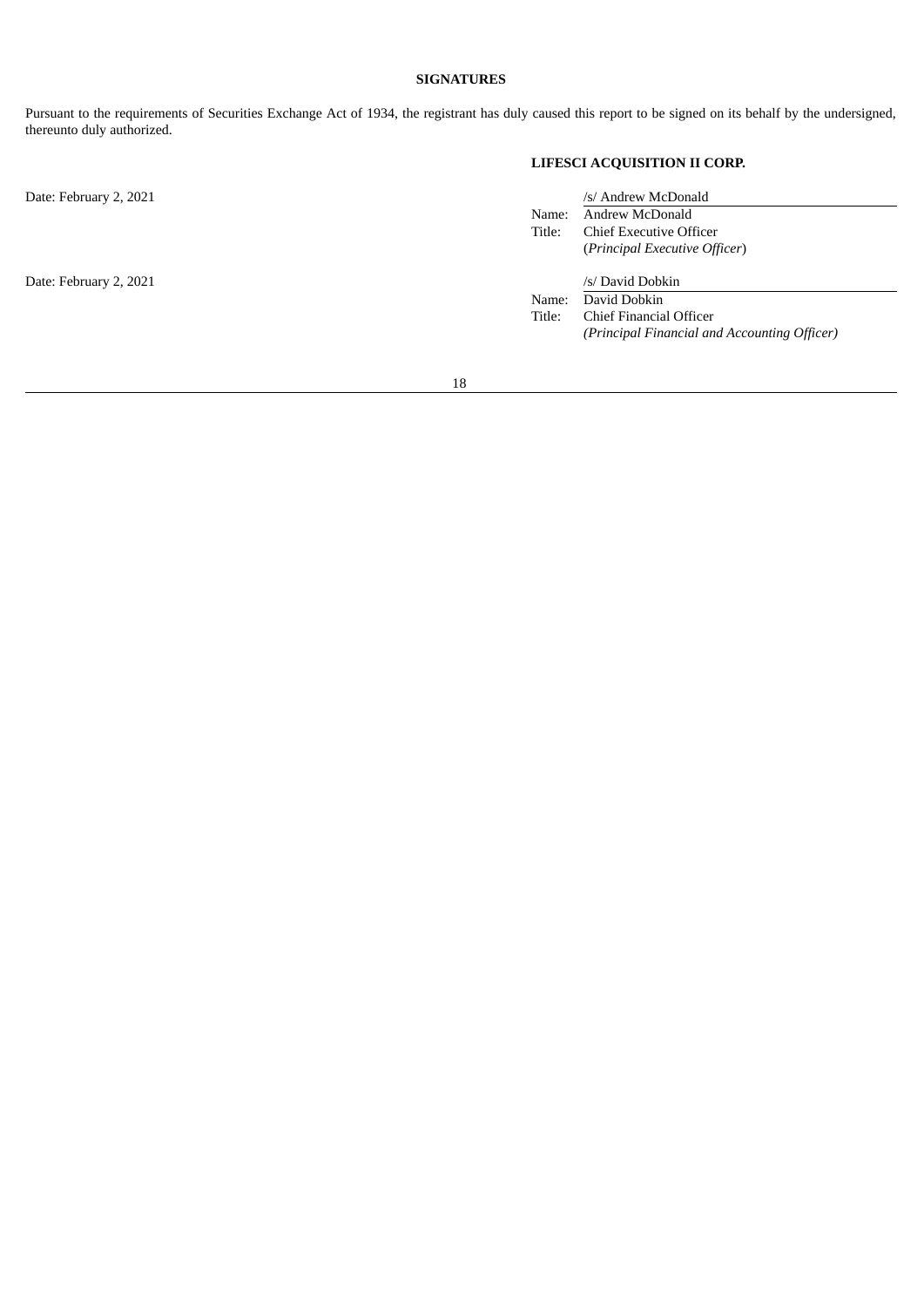<span id="page-21-0"></span>I, Andrew McDonald, certify that:

- 1. I have reviewed this Quarterly Report on Form 10-Q of LifeSci Acquisition II Corp.;
- 2. Based on my knowledge, this report does not contain any untrue statement of a material fact or omit to state a material fact necessary to make the statements made, in light of the circumstances under which such statements were made, not misleading with respect to the period covered by this report;
- 3. Based on my knowledge, the financial statements, and other financial information included in this report, fairly present in all material respects the financial condition, results of operations and cash flows of the registrant as of, and for, the periods presented in this report;
- 4. The registrant's other certifying officer and I are responsible for establishing and maintaining disclosure controls and procedures (as defined in Exchange Act Rules 13a-15(e) and 15d-15(e)) for the registrant and have:
	- a) Designed such disclosure controls and procedures, or caused such disclosure controls and procedures to be designed under our supervision, to ensure that material information relating to the registrant is made known to us by others within those entities, particularly during the period in which this report is being prepared;
	- b) (Paragraph omitted pursuant to SEC Release Nos. 33-8238/34-47986 and 33-8392/34-49313);
	- c) Evaluated the effectiveness of the registrant's disclosure controls and procedures and presented in this report our conclusions about the effectiveness of the disclosure controls and procedures, as of the end of the period covered by this report based on such evaluation; and
	- d) Disclosed in this report any change in the registrant's internal control over financial reporting that occurred during the registrant's most recent fiscal quarter (the registrant's fourth fiscal quarter in the case of an annual report) that has materially affected, or is reasonably likely to materially affect, the registrant's internal control over financial reporting; and
- 5. The registrant's other certifying officer and I have disclosed, based on our most recent evaluation of internal control over financial reporting, to the registrant's auditors and the audit committee of the registrant's board of directors (or persons performing the equivalent functions):
	- (a) All significant deficiencies and material weaknesses in the design or operation of internal control over financial reporting which are reasonably likely to adversely affect the registrant's ability to record, process, summarize and report financial information; and
	- (b) Any fraud, whether or not material, that involves management or other employees who have a significant role in the registrant's internal control over financial reporting.

Date: February 2, 2021 **By:** /s/ Andrew McDonald Name: Andrew McDonald Title: Chief Executive Officer (*Principal Executive Officer*)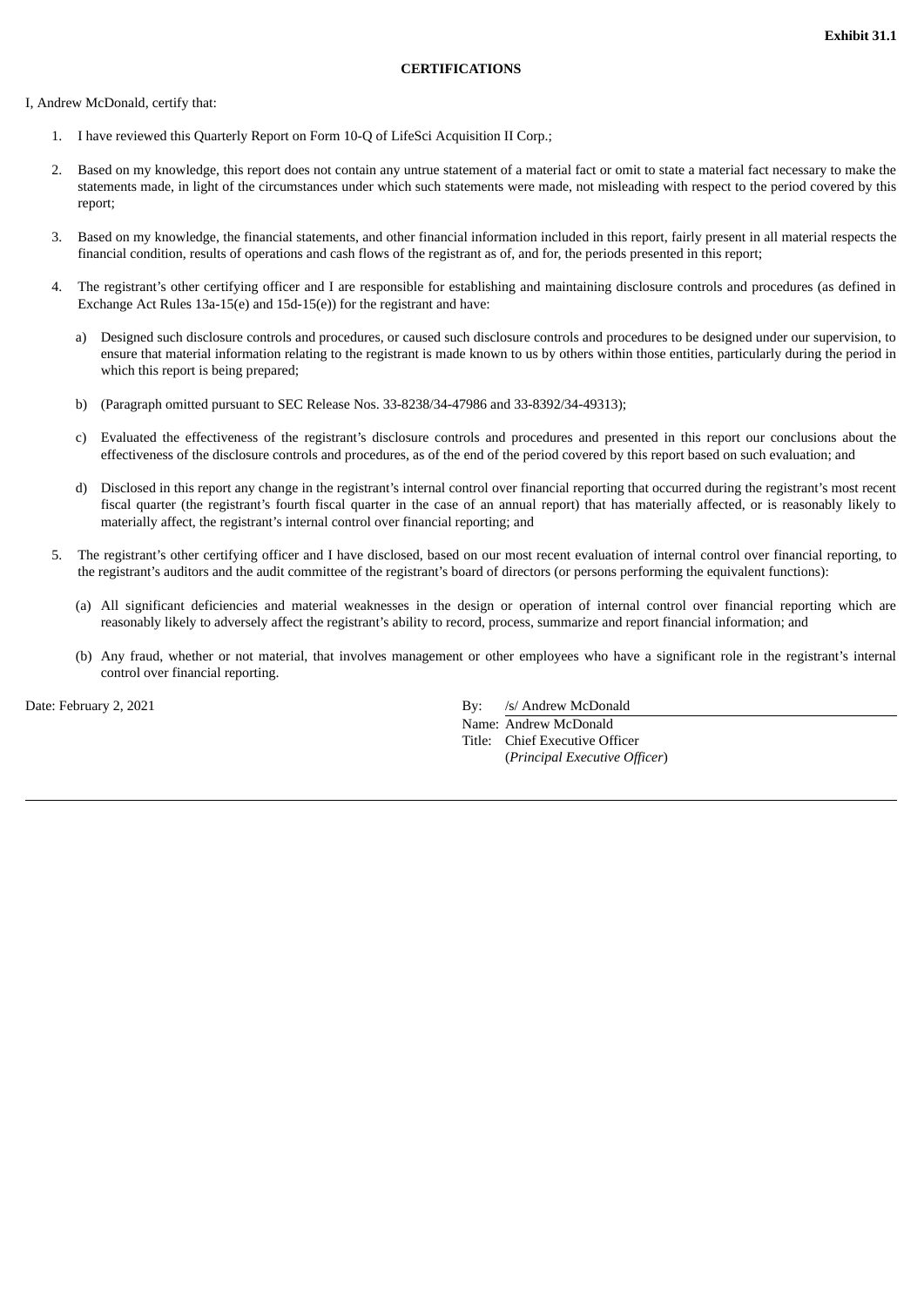<span id="page-22-0"></span>I, David Dobkin, certify that:

- 1. I have reviewed this Quarterly Report on Form 10-Q of LifeSci Acquisition II Corp.;
- 2. Based on my knowledge, this report does not contain any untrue statement of a material fact or omit to state a material fact necessary to make the statements made, in light of the circumstances under which such statements were made, not misleading with respect to the period covered by this report;
- 3. Based on my knowledge, the financial statements, and other financial information included in this report, fairly present in all material respects the financial condition, results of operations and cash flows of the registrant as of, and for, the periods presented in this report;
- 4. The registrant's other certifying officer and I are responsible for establishing and maintaining disclosure controls and procedures (as defined in Exchange Act Rules 13a-15(e) and 15d-15(e)) for the registrant and have:
	- a) Designed such disclosure controls and procedures, or caused such disclosure controls and procedures to be designed under our supervision, to ensure that material information relating to the registrant is made known to us by others within those entities, particularly during the period in which this report is being prepared;
	- b) (Paragraph omitted pursuant to SEC Release Nos. 33-8238/34-47986 and 33-8392/34-49313);
	- c) Evaluated the effectiveness of the registrant's disclosure controls and procedures and presented in this report our conclusions about the effectiveness of the disclosure controls and procedures, as of the end of the period covered by this report based on such evaluation; and
	- d) Disclosed in this report any change in the registrant's internal control over financial reporting that occurred during the registrant's most recent fiscal quarter (the registrant's fourth fiscal quarter in the case of an annual report) that has materially affected, or is reasonably likely to materially affect, the registrant's internal control over financial reporting; and
- 5. The registrant's other certifying officer and I have disclosed, based on our most recent evaluation of internal control over financial reporting, to the registrant's auditors and the audit committee of the registrant's board of directors (or persons performing the equivalent functions):
	- (a) All significant deficiencies and material weaknesses in the design or operation of internal control over financial reporting which are reasonably likely to adversely affect the registrant's ability to record, process, summarize and report financial information; and
	- (b) Any fraud, whether or not material, that involves management or other employees who have a significant role in the registrant's internal control over financial reporting.

Date: February 2, 2021 **By:** /s/ David Dobkin

Name: David Dobkin Title: Chief Financial Officer *(Principal Financial and Accounting Officer)*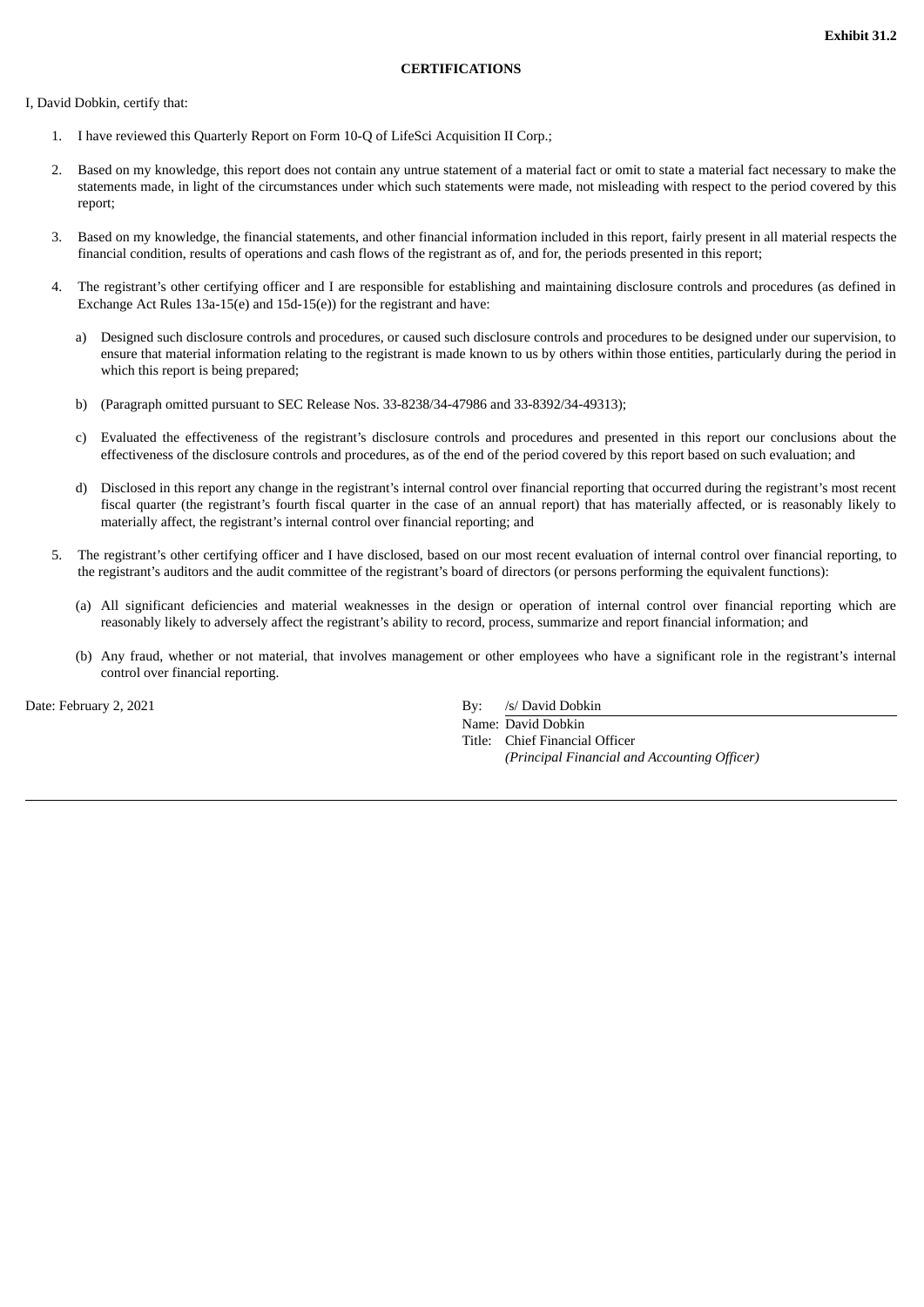# **CERTIFICATION PURSUANT TO 18 U.S.C. SECTION 1350, AS ADDED BY SECTION 906 OF THE SARBANES-OXLEY ACT OF 2002**

<span id="page-23-0"></span>In connection with the Quarterly Report of LifeSci Acquisition II Corp. (the "Company") on Form 10-Q for the quarterly period ended December 31, 2020, as filed with the Securities and Exchange Commission (the "Report"), I, Andrew McDonald, Chief Executive Officer of the Company, certify, pursuant to 18 U.S.C. §1350, as added by §906 of the Sarbanes-Oxley Act of 2002, that:

- 1. The Report fully complies with the requirements of Section 13(a) or 15(d) of the Securities Exchange Act of 1934; and
- 2. To my knowledge, the information contained in the Report fairly presents, in all material respects, the financial condition and results of operations of the Company as of and for the period covered by the Report.

Date: February 2, 2021 **By:** /s/ Andrew McDonald

Name: Andrew McDonald

Title: Chief Executive Officer (*Principal Executive Officer*)